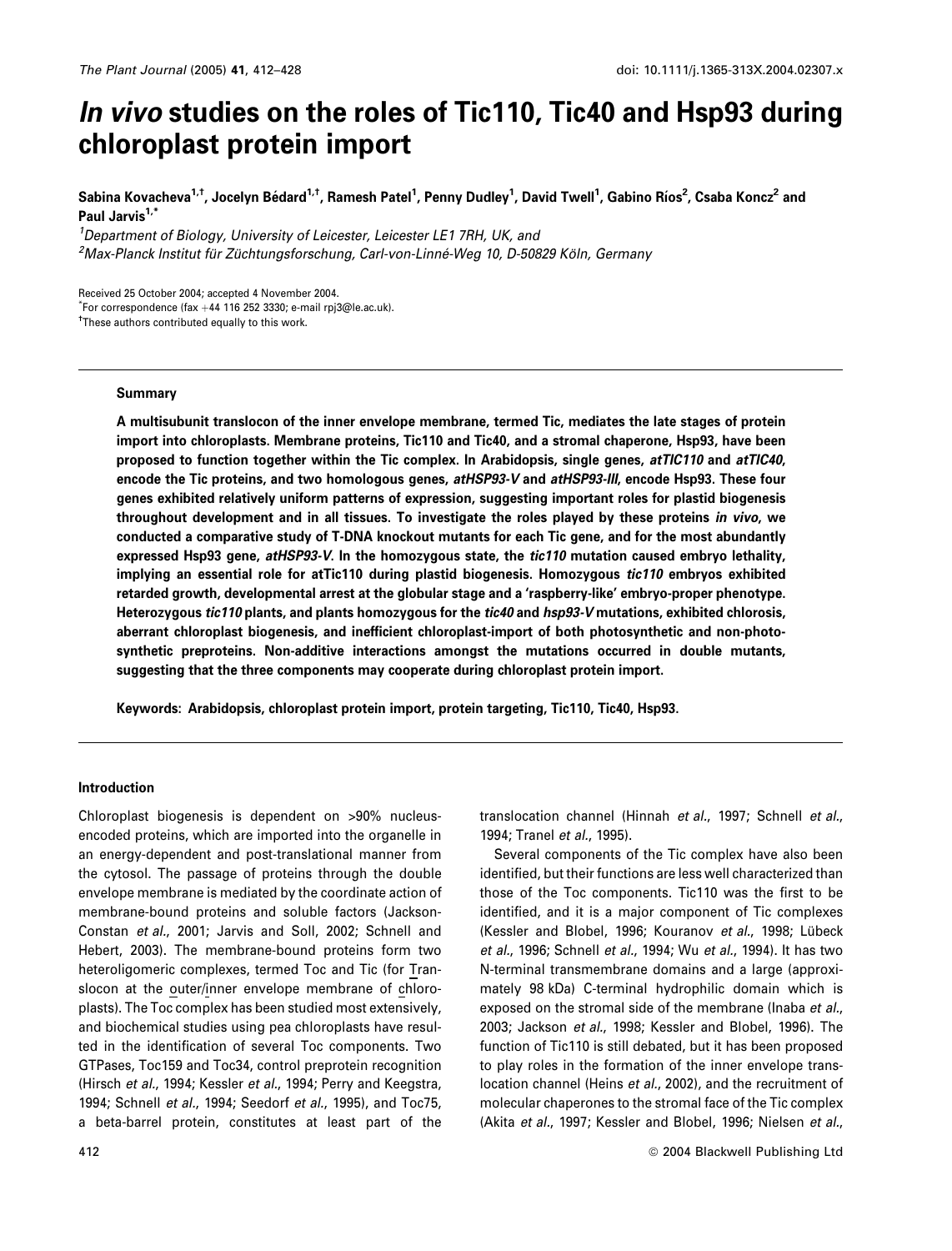1997). In support of the latter hypothesis, co-immunoprecipitation and cross-linking experiments revealed that Tic110 is in close proximity to the stromal Hsp100 chaperone, Hsp93, as well as another membrane protein, Tic40 (Akita et al., 1997; Chou et al., 2003; Nielsen et al., 1997; Stahl et al., 1999). A recent study on the structure, topology and behaviour of Arabidopsis thaliana Tic110 (atTic110) also supports the latter model (Inaba et al., 2003). Direct interaction between atTic110 and preproteins was demonstrated, suggesting that the stromal bulk of the protein serves also as a docking site for preproteins as they emerge from the Tic translocon. Thus, Tic110 may function as a scaffold for coordinating the stromal events of protein import into chloroplasts (Inaba et al., 2003).

Tic40 has been found associated with preproteins arrested during protein import (Wu et al., 1994), and in crosslinked complexes containing Tic110 and Hsp93 (Chou et al., 2003; Stahl et al., 1999). It has a single N-terminal transmembrane domain, and the bulk of the protein projects into the stroma (Chou et al., 2003; Stahl et al., 1999). While T-DNA knockout mutants have confirmed that the protein plays a role in chloroplast protein import (Chou et al., 2003), the precise nature of this role remains unclear (Ko et al., 2004). Interestingly, its function has been assigned to a stage of import during which Tic110 and Hsp93 also operate (Chou et al., 2003). Tertiary structure prediction and immunological studies have indicated that a central portion of Tic40 contains a putative tetratricopeptide repeat (TPR) protein– protein interaction domain (Chou et al., 2003). This TPR domain is followed by a C-terminal domain with sequence homology to mammalian co-chaperones – Hsp70-interacting protein (Hip) and Hsp70/Hsp90-organizing protein (Hop) (Frydman and Höhfeld, 1997; Höhfeld et al., 1995) – which themselves contain TPR-domains. Thus, Tic40 most likely plays a co-chaperone role during chloroplast protein import.

Hsp93 proteins are stromal chaperones that belong to the caseinolytic protease (Clp) C class of the Hsp100 chaperones, and have been identified in several plant species including Arabidopsis (Moore and Keegstra, 1993; Shanklin et al., 1995; Zheng et al., 2002). ClpC chaperones have two highly conserved Walker-type nucleotide-binding motifs, a spacer of intermediate length and two conserved N-terminal domains (Schirmer et al., 1996). They play roles in protein folding and disaggregation and, when in association with the ClpP protease, they act to target proteins for degradation by ClpP. However, their functions in plants have not yet been precisely defined. Shanklin et al. (1995) demonstrated that pea Hsp93 is able to functionally substitute for *Escherichia* coli ClpA in an in vitro ClpP proteolysis assay, and a possible association between spinach Hsp93 and chloroplastic ClpP proteases was revealed by Sokolenko et al. (1998). In addition, because of their association with the Tic complex, these chaperones have also been proposed to provide the driving force for chloroplast protein import (Akita et al.,

1997; Nielsen et al., 1997). This is an attractive hypothesis because it is well documented that chaperones provide the driving force for protein import into mitochondria and the endoplasmic reticulum (Matlack et al., 1999; Neupert and Brunner, 2002). In these systems, the important chaperones (mtHsp70 and BiP respectively) are both members of the Hsp70 family. Interestingly, although Hsp70 proteins are present in the chloroplast stroma, stable associations between Tic110 and Hsp70 have not been detected (Nielsen et al., 1997). ClpC chaperones might employ a similar mechanism during chloroplast protein import to that which they use during the translocation of degradation substrates into the ClpP complex.

In light of these various data, it is tempting to speculate that Tic110, Tic40 and Hsp93 function together to provide the driving force for preprotein translocation. The paradigm for this hypothesis is provided by the mitochondrial protein import motor. This motor is composed of two membrane proteins, Tim44 and Tim14, and two matrix proteins, mtHsp70 and Mge1 (Mokranjac et al., 2003; Neupert and Brunner, 2002; Pfanner et al., 1997). Tim44 is anchored in the inner mitochondrial membrane and projects a large domain into the matrix. It functions to recruit mtHsp70 to the inner surface of the Tim complex, which then binds to translocating preproteins as they emerge from the channel, preventing retrograde movement and perhaps even imparting inward 'pulling' force (Neupert and Brunner, 2002). Successive rounds of ATP hydrolysis by mtHsp70 – stimulated by two co-chaperones: the J-domain protein, Tim14, and the nucleotide-exchange factor, Mge1 – ultimately lead to the complete translocation of the preprotein into the matrix (Mokranjac et al., 2003; Neupert and Brunner, 2002; Pfanner et al., 1997). During chloroplast protein import, Tic110, Tic40 and Hsp93 might play roles analogous to those played by Tim44, Tim14/Mge1 and mtHsp70 respectively.

As described above, current evidence for the cooperation of Tic110, Tic40 and Hsp93 during chloroplast protein import is tentative, and based largely on biochemical data. To address the functional relationships between these three proteins in an in vivo context, we conducted a comparative study of Arabidopsis T-DNA knockout mutants lacking each component. Data derived from such genetic studies are complementary to those obtained using biochemical approaches (Bauer et al., 2000; Chen et al., 2002; Gutensohn et al., 2000; Jarvis et al., 1998; Kubis et al., 2003).

## **Results**

# Expression profiles of Arabidopsis Tic110, Tic40 and Hsp93 genes

In Arabidopsis, Tic110 and Tic40 are each encoded by a single gene, atTIC110 and atTIC40, whereas Hsp93 is encoded by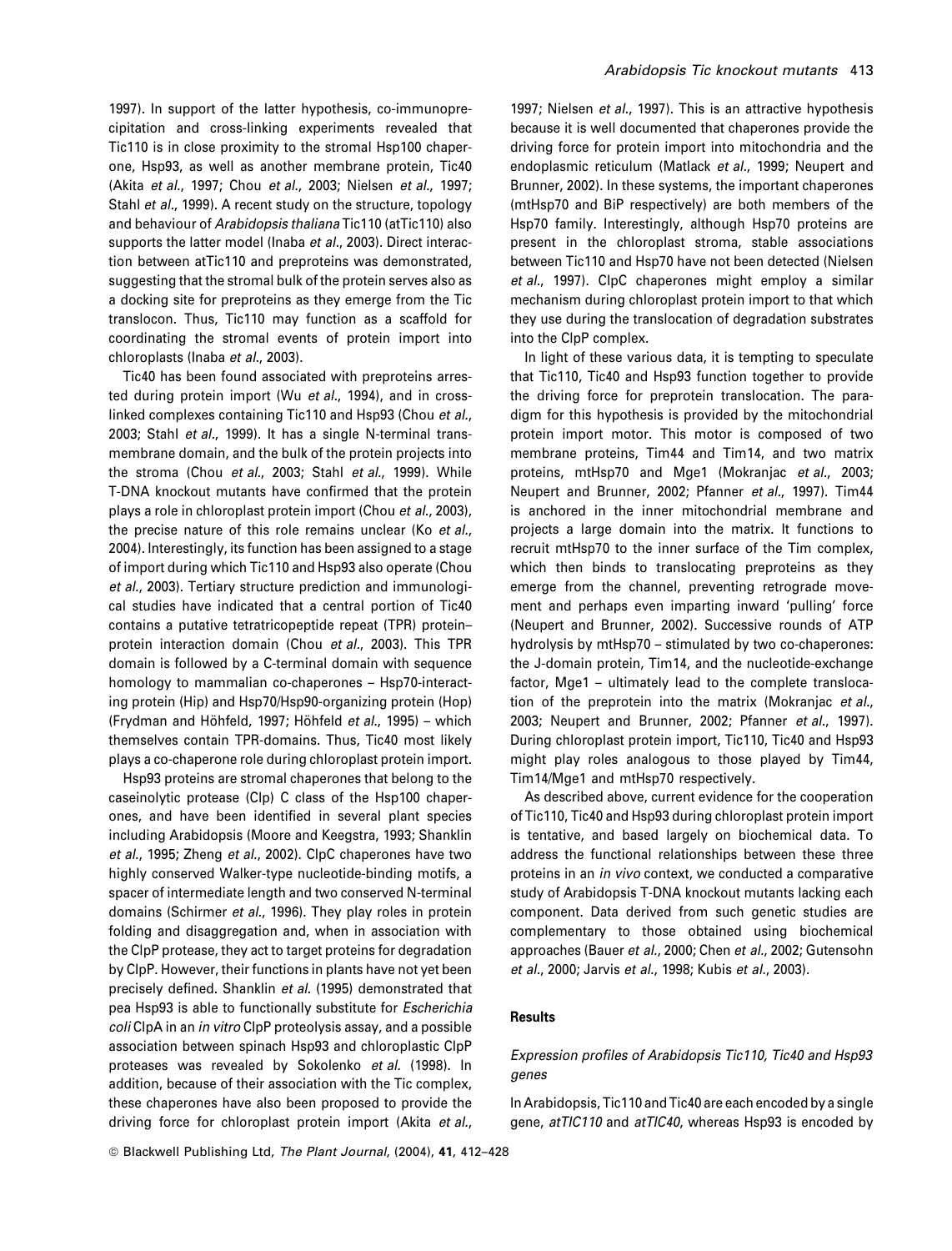

Total RNA samples isolated from wild type were analysed by RT-PCR using atTIC110 (a), atTIC40 (b), atHSP93-V (c) and atHSP93-III (d) gene-specific primers. RNA was isolated from whole seedlings grown *in vitro* for 5 days in the dark (5d D), or 5 and 10 days in the light (5d L and 10d L respectively), or from three different tissues of 28-day-old plants gown on soil (rosette leaves, inflorescences and roots). RNA samples were representative of approximately 200–300 seedlings (5d D, 5d L and 10d L), or five to 25 mature plants (rosettes, inflorescences and roots). Amplifications were conducted using non-saturating conditions, and PCR products were quantified by hybridization with  $[{}^{32}P]$ labelled, gene-specific probes. Values shown are means derived from four PCR amplifications  $(\pm SD)$ , and are expressed as a percentage of the maximum value obtained for each gene. The data were normalized using similarly derived data for the gene encoding translation initiation factor eIF4E1.

two different genes, atHSP93-V and atHSP93-III (Jackson-Constan and Keegstra, 2001). The proteins encoded by these Arabidopsis genes are highly similar to the proteins originally identified in pea (Kessler and Blobel, 1996; Lübeck et al., 1996; Moore and Keegstra, 1993; Stahl et al., 1999): amino acid sequence identities shared between the mature forms of the proteins are 67% (atTic110), 56% (atTic40), 92% (atHsp93-V) and 87% (atHsp93-III). The two Arabidopsis Hsp93 proteins share 91% sequence identity. To gain an initial insight into the functional relationships between the Tic proteins and the Hsp93 chaperones in Arabidopsis, we examined their developmental and tissue-specific gene expression patterns by semi-quantitative RT-PCR.

The data revealed that expression of the atTIC110, atTIC40, atHSP93-V and atHSP93-III genes occurs throughout development, and is not restricted to photosynthetic or non-photosynthetic tissues (Figure 1). Expression levels of atTIC110 and atTIC40 during periods of intense growth in young tissues were comparable with those observed during maturation in older tissues: compare expression levels in 5- or 10-day-old plants with those in rosette leaves (Figure 1a,b). The Hsp93 homologues exhibited slightly more regulated expression patterns than the Tic genes: expression of atHSP93-V reached a maximum in rosette leaves (Figure 1c), whereas atHSP93-III expression was reduced in the same tissue (Figure 1d). These moderately regulated and complementary expression patterns may reflect functional redundancy between atHsp93-V and atHsp93-III, suggesting that declining expression of one homologue is compensated for by increased expression of the other. On the other hand, atHSP93-V is expressed at significantly higher levels than atHSP93-III. Five fewer PCR cycles were required to amplify

the same amount of atHSP93-V cDNA, and there are three times more expressed sequence tags for atHSP93-V in the databases. Furthermore, when the expression levels of the two genes in 12-day-old plants were compared by RNA gel blot analysis using gene-specific probes of identical specific activity, the signal intensity observed for atHSP93-V was approximately 15-fold higher than that observed for atHSP93-III (Supplementary Figure S1). This result is broadly in agreement with the RT-PCR data of Zheng et al. (2002): these authors observed a stronger signal for atHSP93-V (clpC1) than for atHSP93-III (clpC2), even though fivefold more template was used in the atHSP93-III amplifications.

Overall, however, it appears that all four genes are expressed at significant levels throughout development. These expression data are therefore consistent with the proposed roles of the proteins as general components of the import machinery, and with the possibility that the proteins function together during chloroplast protein import. Relatively high levels of expression of all four genes were observed in etiolated seedlings (Figure 1), which may indicate an important role for the proteins even during very early stages of plastid development.

# Identification of tic110, tic40 and hsp93-V knockout mutants

To investigate the roles of the three proteins in an in vivo context, we isolated Arabidopsis knockout mutants for atTic110, atTic40 and atHsp93-V, the most abundantly expressed Hsp93 isoform, and conducted a comprehensive comparative study of the mutant phenotypes. The mutants were isolated by screening various populations of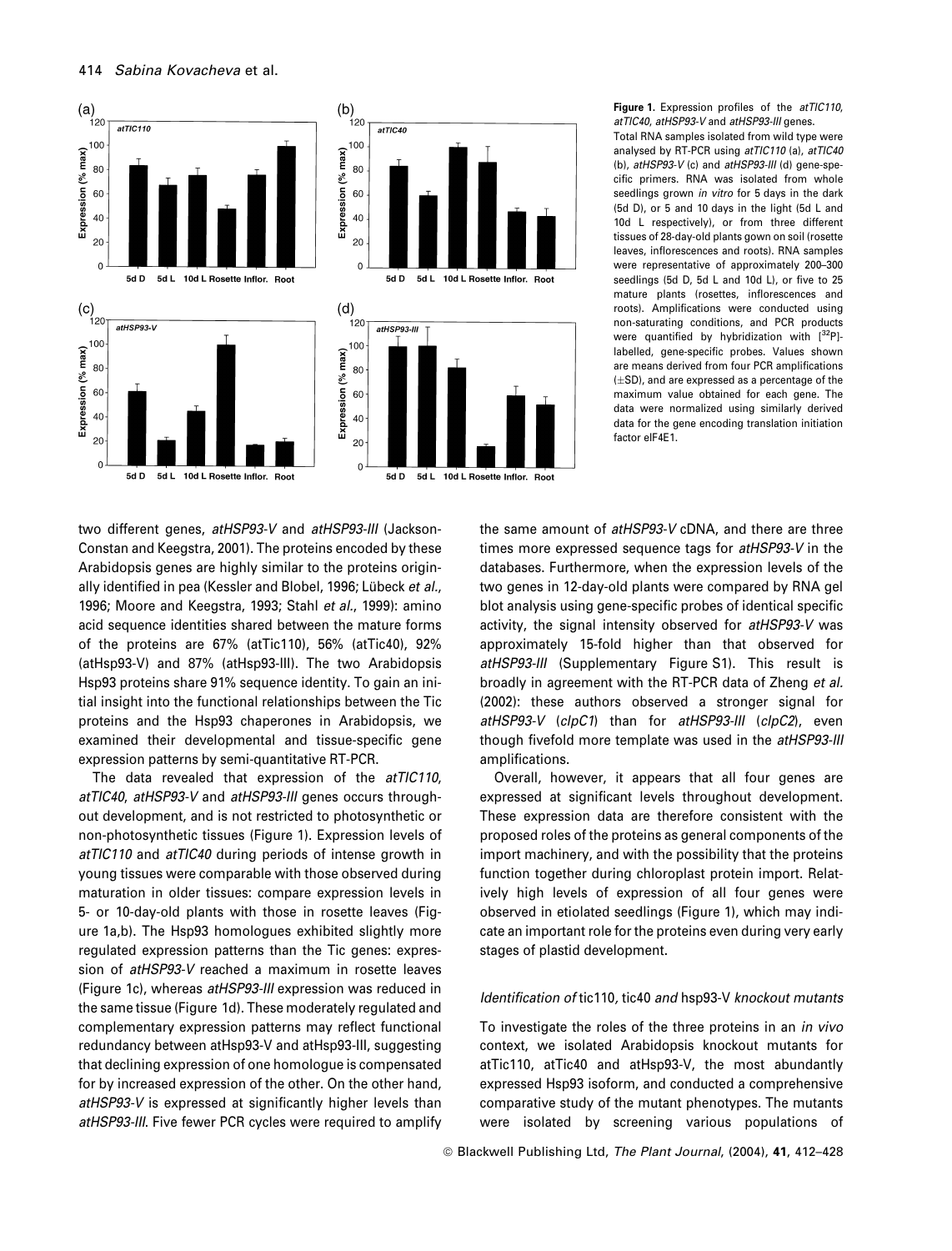transferred DNA (T-DNA) mutagenized plants, either in silico or by PCR using gene-specific and T-DNA primers. Figure 2(a) shows schematic representations of the three genes, including the location of each T-DNA insertion. In parallel with us, another group independently isolated atTic40 knockout mutants (Chou et al., 2003). The results of Chou et al. (2003) are therefore discussed extensively throughout this report.

We identified two, independent alleles of each knockout mutation. Initially, we identified two alleles of tic40 (tic40-3) and tic40-4) and one allele each of the other mutations (tic110-1 and hsp93-V-1). All of the data presented in this

report (unless specifically indicated otherwise) were derived using these original lines; the two tic40 alleles were used interchangeably and gave identical results. The additional tic110 and hsp93-V alleles shown in Figure 2(a) were identified subsequently, and were used to confirm results obtained using the original alleles; data derived using these additional alleles are referred to specifically in the relevant sections below.

In segregating families, the selectable markers associated with the *tic40* and *hsp93-V* T-DNA insertions all showed standard Mendelian inheritance (3:1 segregation ratios), indicating the presence of a single T-DNA insertion site in



Figure 2. Knockout mutations affecting the atTIC110, atTIC40 and atHSP93-V genes.

(a) Schematics showing the structure of each gene and the location of each T-DNA insertion. Protein-coding exons are represented by black boxes, and untranslated regions by white boxes; introns are represented by thin lines between the boxes. T-DNA insertion sites are indicated precisely, but the insertion sizes are not to scale. ATG, translation initiation codon; Stop, translation termination codon; p(A), polyadenylation site; LB, T-DNA left border; RB, T-DNA right border.

(b) RT-PCR analysis of the expression of the atTIC110, atTIC40 and atHSP93-V genes in 10-day-old plants grown in vitro. Amplification was conducted using genespecific primers (indicated at left), and the products were visualized by staining with ethidium bromide following agarose gel electrophoresis. The template included in each PCR reaction is indicated at the top. The atTOC33 gene and the ppi1 mutant were included in this experiment as controls.

(c) Immunoblot analysis of the expression of the atTic110, atTic40 and atHsp93 proteins in 14-day-old plants. Total chloroplast protein samples (10 lg each) isolated from the genotypes indicated at the top were separated by SDS-PAGE and transferred to nitrocellulose membranes. Filters were probed with antibodies against Tic110, Tic40 and Hsp93, as indicated. The lower panel shows an identical SDS-PAGE gel stained with Coomassie brilliant blue as a loading control. The ppi1 mutant was included as a control.

(d) Immunoblot analysis of atTic110 protein in the tic110 mutant. Dilution series of total protein samples isolated from the sixth true leaf of 19-day-old wild-type and tic110 mutant plants were analysed using antibodies against Tic110 and, as a control, stromal Hsp70; the amount of protein loaded in each lane is indicated in micrograms. All bands were quantified using Quantity One software (Bio-Rad), and then plotted against the amount of total protein loaded in each case.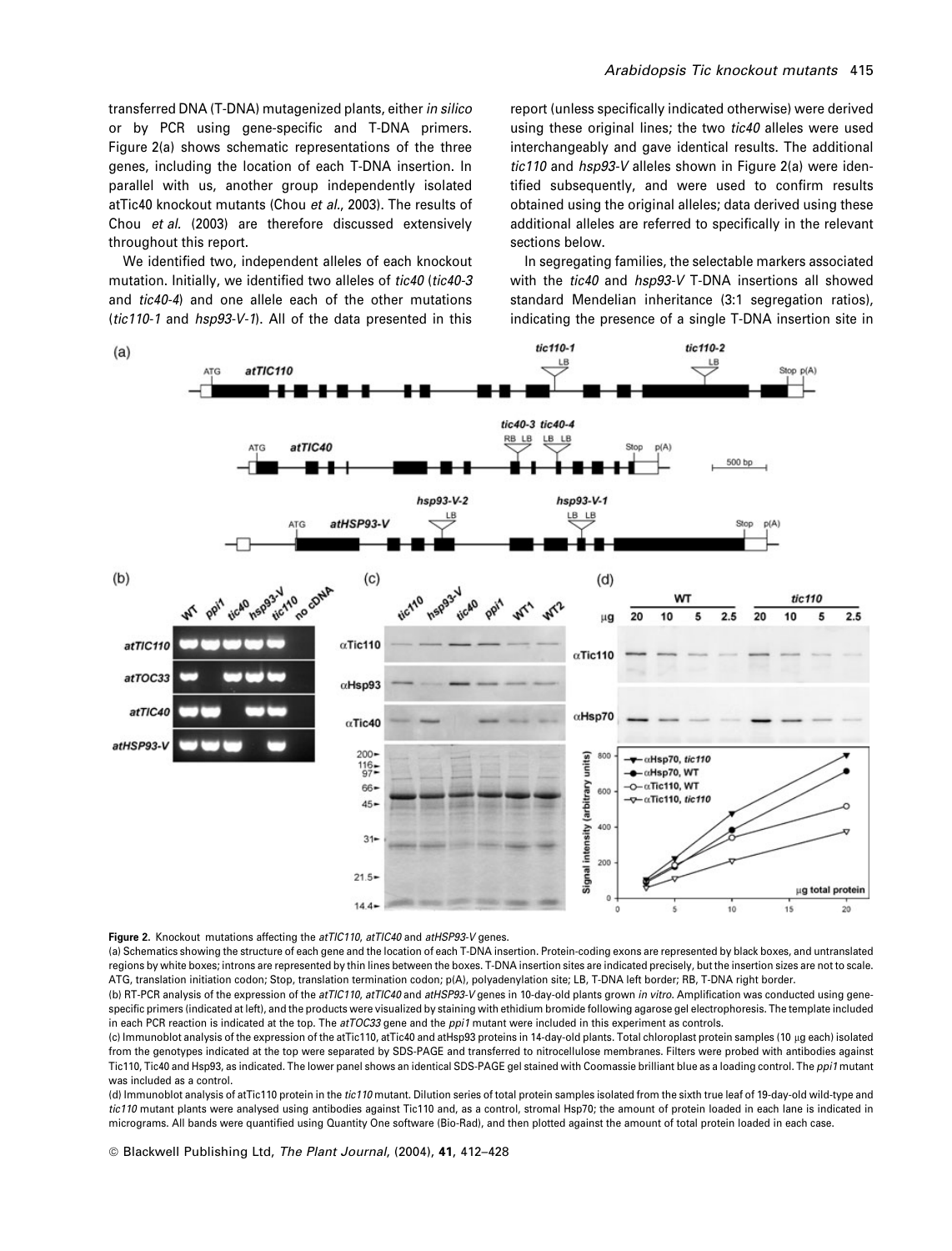# 416 Sabina Kovacheva et al.

Table 1 Genetic analyses of the tic110, tic40 and hsp93-V mutants

|                 | Generation | Selection        | Resistant (if plated on<br>selection) |                          |                          |           |           |                                                                                      |       |                       |
|-----------------|------------|------------------|---------------------------------------|--------------------------|--------------------------|-----------|-----------|--------------------------------------------------------------------------------------|-------|-----------------------|
| Genotype        |            |                  | Green                                 | Pale                     | Total resistant          | Sensitive |           | Green: pale Resistant: sensitive $\gamma^2$ -value <sup>e</sup> P-value <sup>e</sup> |       |                       |
| tic110-1        | $T_3$      | None             | 197                                   | 296 <sup>a</sup>         | $\overline{\phantom{0}}$ |           | 1.00:1.50 |                                                                                      | 9.74  | $1.80 \times 10^{-3}$ |
|                 |            | Phosphinothricin | 476 <sup>b</sup>                      | $\overline{\phantom{0}}$ | 476 <sup>b</sup>         | 312       |           | 1.53:1.00                                                                            | 13.90 | $1.93 \times 10^{-4}$ |
| tic40-3         | $F_2^c$    | None             | 290                                   | 102                      | $\overline{\phantom{0}}$ | -         | 2.84:1.00 |                                                                                      | 0.22  | 0.64                  |
|                 | $F_3^c$    | Hygromycin       | 418                                   | 215                      | 633                      | 237       |           | 2.67:1.00                                                                            | 2.33  | 0.13                  |
| tic40-4         | $T_3$      | None             | 612                                   | 195                      | $\overline{\phantom{0}}$ |           | 3.14:1.00 |                                                                                      | 0.30  | 0.58                  |
|                 |            | Phosphinothricin | 537                                   | 254                      | 791                      | 287       |           | 2.76:1.00                                                                            | 1.52  | 0.22                  |
| hsp93-V-1       | T,         | None             | 307                                   | 111                      | $\overline{\phantom{0}}$ | -         | 2.77:1.00 |                                                                                      | 0.54  | 0.46                  |
|                 |            | Phosphinothricin | 298                                   | 109                      | 407                      | 125       |           | 3.26:1.00                                                                            | 0.64  | 0.42                  |
| tic110-2        | $T_{4}$    | None             | 298                                   | 489a                     | $\overline{\phantom{0}}$ |           | 1.00:1.64 |                                                                                      | 7.27  | $7.00 \times 10^{-3}$ |
|                 |            | Kanamycin        | 297 <sup>b</sup>                      | $\overline{\phantom{0}}$ | 297 <sup>b</sup>         | 180       |           | 1.65:1.00                                                                            | 4.16  | $4.14 \times 10^{-2}$ |
| hsp93-V-2 $T_4$ |            | None             | 487                                   | 157                      | $\overline{\phantom{m}}$ | -         | 3.10:1.00 |                                                                                      | 0.13  | 0.72                  |
|                 |            | Kanamycin        | 250 <sup>d</sup>                      | $\overline{\phantom{0}}$ | 250 <sup>d</sup>         | 74        |           | 3.38:1.00                                                                            | 0.81  | 0.37                  |

<sup>a</sup>The pale/yellow-green phenotypes of tic110-1 and tic110-2 were scored after 21 days growth on soil.

<sup>b</sup>All seedlings were classified as green due to the lack of a clear pale/yellow-green phenotype in young, *in vitro-*grown t*ic110* plants. <sup>c</sup>These plants were derived from a back-cross to Col-0 wild type.

<sup>d</sup>All seedlings were classified as green due to scoring difficulties caused by the genetic silencing of the kanamycin resistance marker.

<sup>e</sup>Chi-square tests evaluated 'goodness of fit' of the observed ratios to 3:1 (*tic40* and hsp93-V) and 2:1 (*tic110*) respectively; degrees of freedom = 1.

each case (Table 1). By contrast, both tic110 T-DNA insertions produced segregation ratios of approximately 2:1, suggesting that the tic110 mutation may be lethal, in the homozygous state, during a very early stage of development (Table 1). Accordingly, when 22 plants carrying the tic110-1 T-DNA insertion (selected based on their phosphinothricin resistance) were genotyped by PCR, all were found to be heterozygous for the mutation (data not shown). Therefore, all analyses of the tic110 mutants were conducted using heterozygous plants. For the other mutants (tic40 and hsp93-V), homozygous lines were identified phenotypically based on the T-DNA-associated selectable marker, and by PCR analysis.

To confirm that each of the mutants is null for the respective component, we employed RT-PCR and immunoblotting (Figure 2b,c). The RNA (for RT-PCR) and isolated chloroplast (for immunoblotting) samples used for these experiments were derived from 10- and 14-day-old homozygous individuals grown in vitro respectively; in the case of the tic110 mutant, heterozygous individuals were used. The atToc33 knockout mutant, ppi1, was included as a control in each experiment (Jarvis et al., 1998). Figure 2(b) demonstrates that each T-DNA insertion (with the exception of the tic110 insertion) abolishes expression of the corresponding full-length mRNA; the tic110 mutant displayed residual atTIC110 expression because the plants were not homozygous for the T-DNA insertion. Figure 2(c) shows that all three proteins are present in isolated chloroplasts, confirming their localization in this organelle. Furthermore, all of the mutants were found to be at least partly deficient in the appropriate component (Figure 2c). However, only tic40 was

found to completely lack the relevant protein. The fact that Hsp93 protein could be detected in the hsp93-V mutant most likely indicates that the anti-pea-Hsp93 polyclonal antibody used does not distinguish between the two Arabidopsis Hsp93 proteins, which share 91% sequence identity; the fact that hsp93-V is null at the mRNA level (Figure 2b) supports this conclusion.

The data presented in Figure 2(b,c) suggested that Tic110 expression is slightly reduced in tic110 heterozygotes. To obtain more conclusive evidence for this apparent genedosage effect, we analysed atTic110 protein abundance in young leaves of more mature plants (the visible phenotype associated with the heterozygous tic110 mutation is more pronounced during later development; see later). Dilution series of wild-type and mutant protein samples were used to prepare blots, and these were probed for Tic110 and, as a control, stromal Hsp70 (Figure 2d). When the Tic110 bands were quantified and normalized with respect to Hsp70, we were able to deduce that Tic110 protein abundance in tic110 heterozygotes is equivalent to approximately 49.5%  $(\pm 2.1\%)$ ;  $n = 3$ ) of the wild-type level; signal intensities were found to saturate slightly at the highest protein concentration (20 µg; Figure 2d), and so only data for the three lowest protein concentrations (2.5, 5 and 10  $\mu$ g) were used in our calculations. These data confirm that tic110 affects the accumulation of atTic110 protein, even in the heterozygous state.

# The tic110 mutation is embryo-lethal

The non-Mendelian segregation ratios associated with both tic110 T-DNA insertions (Table 1), and the fact that all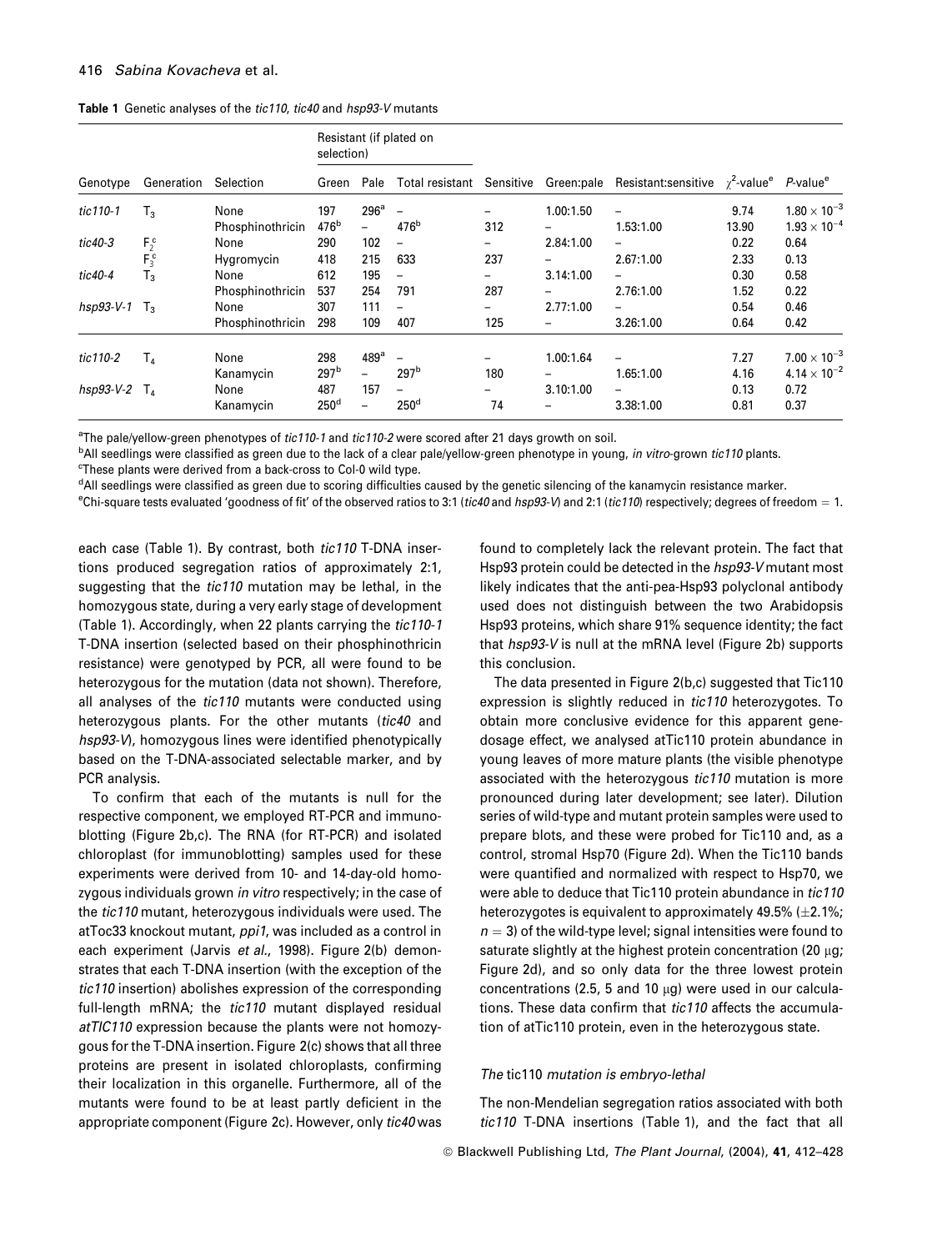22 phosphinothricin-resistant tic110-1 plants that we genotyped by PCR were heterozygous for the mutation (data not shown), suggested that the homozygous *tic110* genotype may be lethal during embryogenesis. To investigate this possibility, we analysed the seeds within seven mature tic110-1 siliques and 30 mature tic110-2 siliques. As expected, aborted seeds were observed at a relatively high frequency in each of the tic110 siliques examined (Figure 3a). We observed 101 aborted seeds in a total of 387 seeds in the tic110-1 mutant, and 397 aborted seeds in a total of 1544 in the tic110-2 mutant. The frequency of the aborted seeds (approximately 25% in each case) strongly suggests that tic110 is embryo-lethal in the homozygous state. The fact that the marker genes associated with both tic110 T-DNA insertions segregated with ratios slightly less than 2:1 (Table 1) suggests that the mutation may also have a slight effect on gametophytic transmission.

To determine the stage of development at which tic110 exerts its embryo-lethal effect, we characterized embryogenesis in tic110 mutant plants using Nomarski optics. Figure 3 shows equivalent developmental series for normal (panels b–e) and mutant (panels f–i) embryos within immature, heterozygous tic110 siliques. Morphologically, normal and mutant embryos were almost indistinguishable at the proembryo stage in young tic110 siliques (data not shown), and stereotypic cell division patterns were observed within the embryo-proper and suspensor regions of most embryos (data not shown). However, early defects do occur in tic110 homozygotes, because abnormal, asymmetric (Figure 3f) or unsynchronized (Figure 3g) divisions were observed in

# Arabidopsis Tic knockout mutants 417

some delayed embryos within older siliques that contained either globular- or triangular-stage normal embryos (Figure 3, compare b with f, and c with g).

Mutant embryos displayed retarded development, such that the embryos within tic110 siliques spanned more than two developmental stages (Table 2, mutant siliques 3–9); embryos within wild-type siliques span only two successive stages (Table 2). The proportion of embryos showing delayed development in tic110 siliques could most easily be determined when the majority of normal embryos within those siliques were at the torpedo stage (Figure 3e). In mutant siliques 7–9, for example, 20–24% of embryos were delayed at the proembryo or globular stages (Table 2). Although mutant embryos did reach the procambial stage, clear protuberances appeared on the surface of the embryoproper, giving these embryos an abnormal, 'raspberry-like' phenotype (Figure 3i) (Apuya et al., 2002; Yadegari et al., 1994). Suspensor formation was essentially normal in tic110 homozygotes, although we did observe further division of the uppermost suspensor cell (the hypophysis), which normally contributes to the root cap (Figure 3h,i).

Mutant embryos did not progress beyond the globular stage, and the endosperm remained uncellularized in mutant seeds (Figure 3i). Accumulation of chlorophyll (which normally commences at the heart stage when chloroplast development initiates) was never observed within mutant tic110 embryos (data not shown). In conclusion, our data indicate that functional atTic110 protein is essential for embryo development and morphogenesis beyond the globular stage.



#### Figure 3. Phenotypic analyses of tic110 embryo development.

(a) A typical, mature silique of a heterozygous tic110 plant, containing both normal and aborted seeds. Aborted seeds (four of which are indicated with arrows) occur at a frequency of approximately 25% in tic110 siliques. Bar represents 0.5 mm.

(b-i) Normal (b-e) and tic110 mutant (f-i) embryos at different developmental stages within tic110 heterozygous siliques. Normal embryos: (b) globular stage, (c) triangular stage, (d) heart stage, (e) torpedo stage. Corresponding mutant embryos from the same siliques: (f) four-cell stage, (g) eight-cell stage, (h) 32-cell stage, (i) globular, 'raspberry-like' stage. Embryo stage names refer to the number of cells in the embryo-proper, or the morphology of the embryo-proper. Bars represent  $25 \mu m$  (b, c),  $50 \mu m$  (d),  $100 \mu m$  (e) or  $10 \mu m$  in (f-i).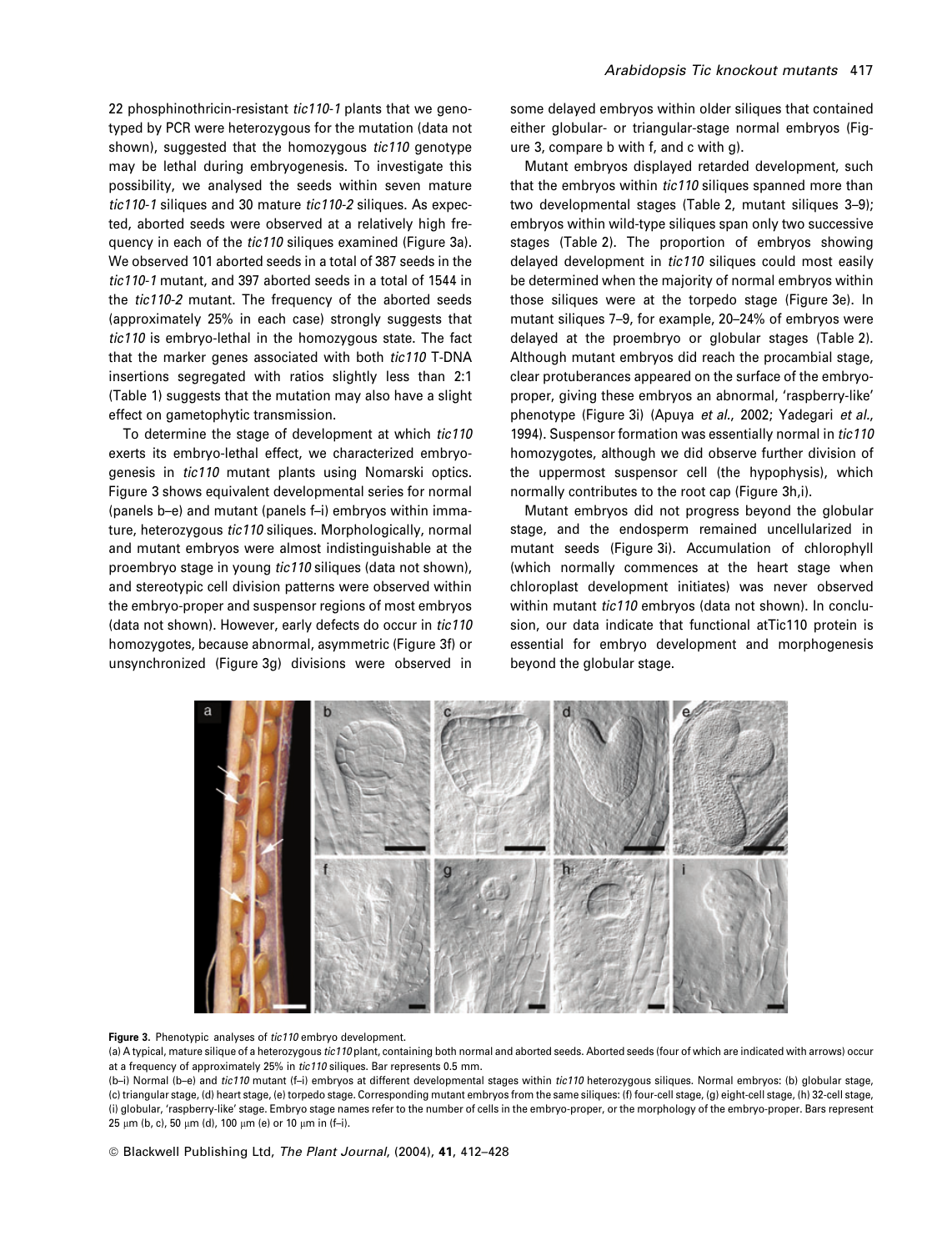Table 2 Distribution of embryo phenotypes in single siliques of wild-type and tic110 heterozygous plants

| Silique    | Proembryo <sup>a</sup> | Globular | Heart | Torpedo | Cotyledon |
|------------|------------------------|----------|-------|---------|-----------|
| WT (Col-0) |                        |          |       |         |           |
| 1          | 68                     |          |       |         |           |
| 2          | 57                     |          |       |         |           |
| 3          | 45                     | 20       |       |         |           |
| 4          | 10                     | 48       |       |         |           |
| 5          |                        | 33       | 37    |         |           |
| 6          |                        | 3        | 70    |         |           |
| 7          |                        |          | 46    | 21      |           |
| 8          |                        |          |       | 5       | 68        |
| 9          |                        |          |       | 2       | 64        |
|            | Mutant $(+/tic 110)$   |          |       |         |           |
| 1          | 53                     |          |       |         |           |
| 2          | 18                     | 8        |       |         |           |
| 3          | 17                     | 14       | 4     |         |           |
| 4          | 14                     | 8        | 18    |         |           |
| 5          | 10                     | 9        | 31    |         |           |
| 6          | 14                     | 4        | 26    |         |           |
| 7          | 10                     |          | 13    | 21      |           |
| 8          | 5                      | 5        | 12    | 27      |           |
| 9          |                        | 12       |       | 21      | 18        |

<sup>a</sup>Proembryo stage includes one-cell to 16-cell stage embryos. Embryo developmental stage names refer to the morphology of the embryo-proper.

## The knockout mutants have chlorotic phenotypes

The visible phenotypes of the mutants were examined under in vitro growth conditions, and also when the plants were grown on soil. We observed that all of the knockout mutants displayed visible, yellow-green phenotypes (Figure 4a, Table 1), providing evidence for the involvement of each protein in chloroplast biogenesis. The tic40-3 and tic40-4 mutants described here (both Col-0 ecotype) appeared very similar to the tic40-2 mutant (also Col-0 ecotype) described by Chou et al. (2003), but not as severely pale as the tic40-1 mutant (Ws ecotype). Such ecotypic effects on mutant phenotype severity have been suggested previously (Ivanova et al., 2004; Kubis et al., 2004).

Amongst the different mutants reported here, tic40 exhibited the most severely chlorotic phenotype, hsp93-V had an intermediate phenotype and heterozygous tic110 plants had the weakest phenotype. It is particularly interesting that heterozygous tic110 plants have a chlorotic phenotype (indicating that the tic110 mutation is semi-dominant), as the tic40 and hsp93-V mutations are completely recessive (Table 1), as indeed are other, previously described import apparatus mutations (Bauer et al., 2000; Jarvis et al., 1998). The tic40 and hsp93-V mutants were significantly smaller than the wild type (Figure 4a), but nevertheless flowered at about the same time as wild-type plants (data not shown). All of the mutants were able to complete their life cycle and produce seeds.



Figure 4. The knockout mutants have chlorotic phenotypes. (a) The visible phenotypes of the tic110, tic40 and hsp93-V mutants after

10 days growth in vitro (upper panel) or 24 days growth on soil (lower panel). The *ppi1* mutant is included as a control in each case.

(b) Chlorophyll accumulation in the mutants was quantified over a developmental time course. Leaf tissue was harvested from plants grown on soil in a greenhouse at 5-day intervals, starting on the fifth day after germination, and the chlorophyll levels were determined photometrically. Values shown are mean  $\pm$  SD derived from four replicates, and indicate the amount of chlorophyll per mg fresh weight of tissue.

(c) Chlorophyll concentrations in heterozygotes carrying the two independent tic110 alleles were quantified. Leaf tissue was harvested from plants grown on soil in a growth cabinet after 20 days growth, and the chlorophyll levels were determined photometrically. Values shown are means  $(\pm$  SD) derived from five replicates, and indicate the amount of chlorophyll per mg fresh weight of tissue.

To quantify the severity of chlorosis in the knockout mutants, we made chlorophyll measurements. Developmental fluctuations in chlorophyll accumulation were assessed by conducting a time-course analysis, starting on the fifth day after germination. All mutant plants contained reduced chlorophyll concentrations throughout development, regardless of whether they were grown in vitro (data not shown) or on soil (Figure 4b). Although only moderate chlorophyll deficiencies were found in the tic110 mutant, this phenotype was clearly apparent in heterozygotes of both tic110 alleles (Figure 4c). The mutant with the most severe visible phenotype, tic40, also displayed the lowest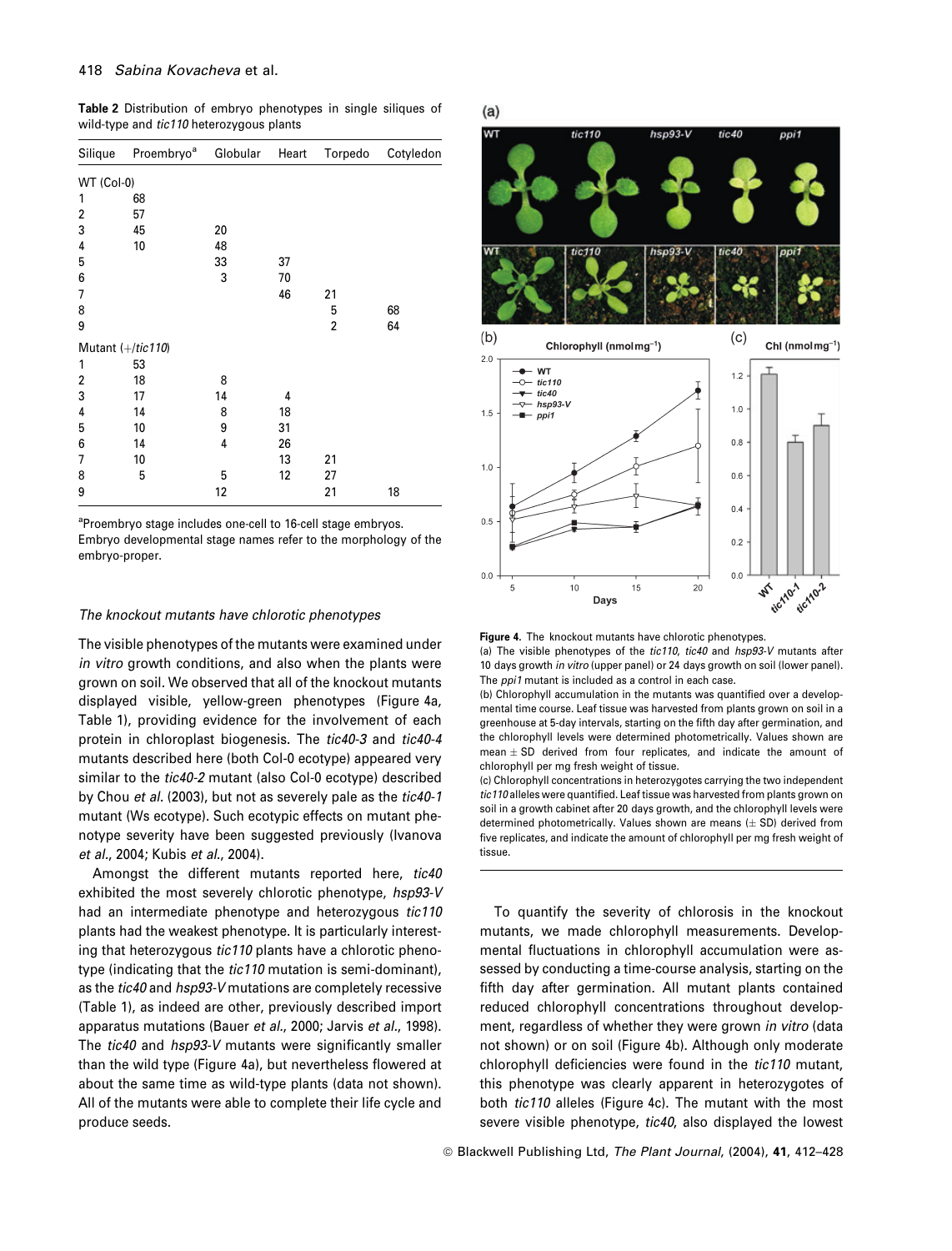pigment concentrations, reaching only one-third of the wildtype level by the end of the analysis. This mutant behaved much like *ppi1*, which was included again for comparison (Figure 4b). The chlorophyll content of hsp93-V plants increased until the 15th day (Figure 4b), after which a slight reduction in chlorophyll concentration occurred. This observation may reflect the fact that atHSP93-V is expressed at particularly high levels during later development (Figure 1c). Alternatively, it may indicate that an additional role for atHsp93-V (e.g. proteolysis) comes into play later in development.

In summary, the data indicate that all three genes are important for chloroplast biogenesis throughout development, although atHSP93-V seems to be relatively more important later on, most likely due to reduced expression of atHSP93-III at this time. Two lines of evidence confirm that the observed phenotypes were due to the presence of the tic110, tic40 and hsp93-V T-DNA insertions. First of all, the additional alleles of each mutation described earlier (Figure 2a) exhibited identical phenotypes (Table 1, Figure 4c; data not shown). Secondly, analyses of at least 30 independent families, for each mutant, confirmed the tight genetic linkage of each visible phenotype with the corresponding T-DNA-associated selectable marker (data not shown).

# Chloroplasts in the mutants have structural defects

We next addressed the question of whether the visible phenotypes of the mutants correlate with structural defects at the leaf, cellular and organellar levels. To this end, we used both light and electron microscopy to study the mutants. For tic40 and hsp93-V, we analysed cotyledons from 5-day-old plants; plants of this age were used because previous work revealed more pronounced defects in young ppi1 plants (Jarvis et al., 1998). This early period of development is also characterized by high levels of plastid and cell division. Once again, the ppi1 mutant was used as a control. Because tic110 plants display a more severe visible phenotype in older, expanding tissues, we examined the primary leaves of 10-day-old plants for this mutant. Equivalent tissues from wild-type plants of the same age were analysed in each case.

Our light micrographs suggested that the tic40 chloroplasts were only slightly smaller than those in the wild type (Figure 5a), but revealed that the tic40 mesophyll cells contained significantly fewer chloroplasts than equivalent wild-type, tic110 and hsp93-V cells (Figure 5a, Table 3, data not shown). By contrast, the *ppi1* mutant (which has a very similar visible phenotype to tic40; see Figure 4a) seemed to have much smaller chloroplasts than the wild type (Figure 5a), and a more normal number of chloroplasts per cell (Figure 5a, Table 3). Whereas the chloroplasts in tic40 were rather sporadically distributed within each cell, ppi1 chloroplast distribution was completely normal (Figure 5a). These

differences between tic40 and ppi1 (as well as the ultrastructural differences referred to below) might reflect the fact that *tic40* exerts a general effect on chloroplast import (see later), whereas the *ppi1* mutation affects the import of photosynthetic proteins with a degree of specificity (Kubis et al., 2003).

We also observed that the cellular organization of the mesophyll tissue was rather disorganized in both tic40 and ppi1 (Figure 5a). Leaf anatomy in the other, less severely pale mutants was essentially normal (data not shown), and so this phenotype is most likely a general reflection of the severity of the chloroplast biogenesis defects in these two mutants. Similar mesophyll disorganization in other chlorotic mutants has been interpreted to occur as a result of retarded growth and division rates of mesophyll cells as epidermal and vascular tissues expand (López-Juez et al., 1998).

The electron micrographs revealed that wild-type chloroplasts were not completely mature at 5 days after germination, but that they nevertheless contained thylakoids and substantial granal stacks (Figure 5b). Interestingly, tic40 chloroplasts were more spherical in shape than wild-type chloroplasts, having a rather 'swollen' appearance (Figure 5b, Table 3), and contained dramatically reduced thylakoid membrane networks with smaller granal stacks (Figure 5b); similar observations were reported by Chou et al. (2003). Thylakoid development was also strongly affected by the *ppi1* mutation (Figure 5b), but *ppi1* chloroplasts retained a normal, disc-like shape (Figure 5b, Table 3). The electron micrographs also confirmed the organellar size differences suggested by the light micrographs: using cross-sectional area as a measure of size, ppi1 chloroplasts were found to be 71% smaller than wild-type chloroplasts, whereas tic40 chloroplasts were only 45% smaller (Table 3). Finally, the hsp93-V and tic110 mutant chloroplasts were less well developed than wild-type chloroplasts, but more advanced than those in tic40 plants (Figure 5b). In all mutants, starch granule formation was delayed in comparison with wild type (Figure 5b).

Overall, the chloroplast ultrastructural phenotypes reflected the visible phenotypes of the mutants, with respect to severity, in that the most dramatic changes were observed in tic40 (and ppi1) and the most mild changes were observed in heterozygous tic110 plants. The data demonstrate that atTic110, atTic40 and atHsp93-V are required for normal chloroplast development in vivo. It is likely that the mutant chloroplasts do not support sufficient import of essential proteins to allow normal chlorophyll accumulation, thylakoid membrane development and chloroplast growth.

## Protein import into mutant chloroplasts is defective

To obtain direct evidence that the mutations affect chloroplast protein import, the protein import efficiencies of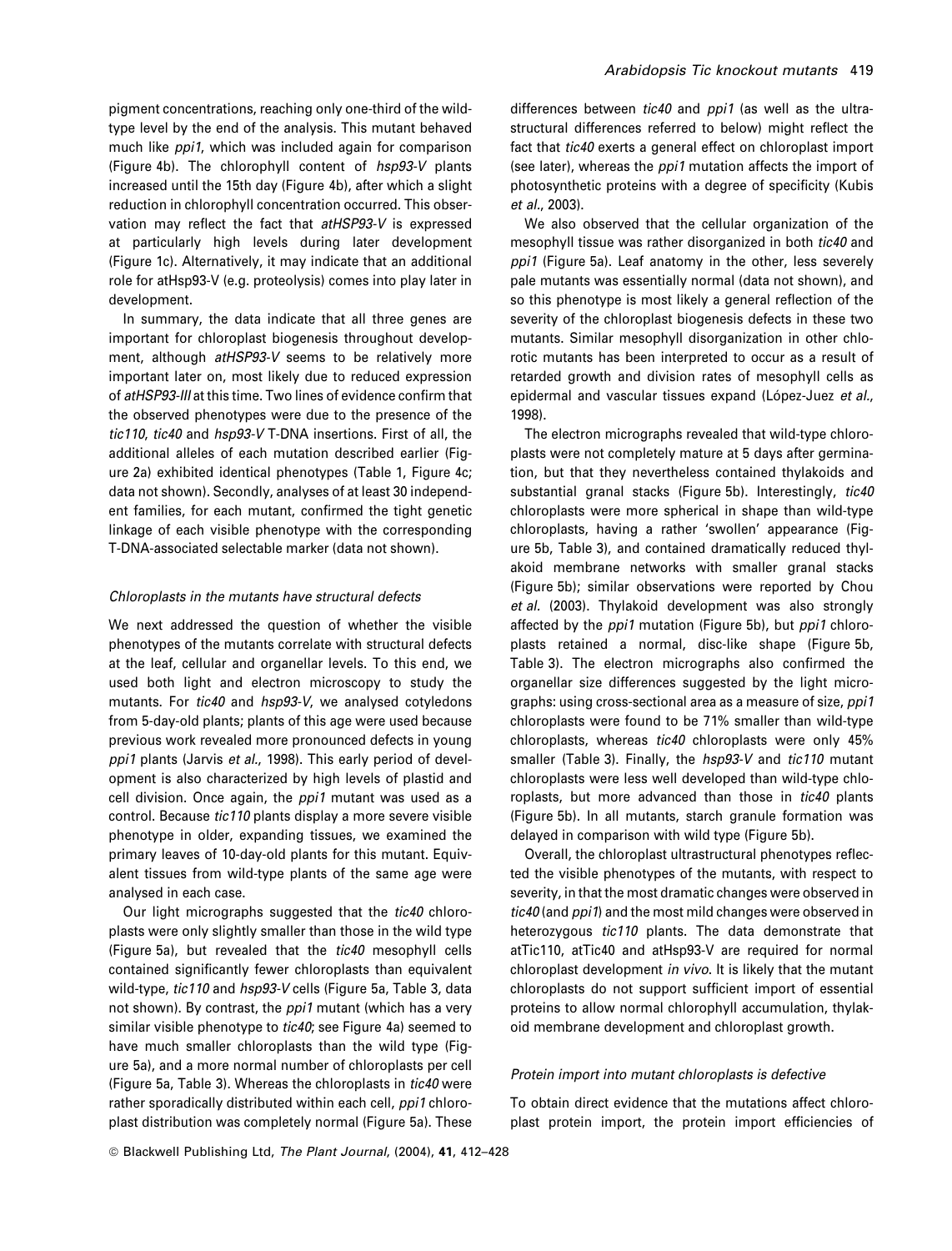

Figure 5. Light and electron microscopic analysis of the knockout mutants.

(a) Chloroplast size and distribution and leaf architecture in the knockout mutants was analysed using light microscopy. The cotyledons of 5-day-old, in vitro-grown plants were analysed, and representative images are shown; bars represent 100 µm. Each inset shows a twofold magnification of a part of the corresponding full-size image. The insets illustrate differences between the genotypes that are described in the text.

(b) Chloroplasts within the cotyledons of 5-day-old, in vitro-grown wild-type, tic40, hsp93-V and ppi1 plants, or within the primary leaves of 10-day-old, soil-grown wild-type and tic110 plants, as indicated, were analysed by transmission electron microscopy. Representative chloroplasts are shown in each case. Bars represent  $1 \mu m$ .

|  | Table 3 Quantitative analyses of light and electron micrographs |  |  |  |  |  |  |
|--|-----------------------------------------------------------------|--|--|--|--|--|--|
|--|-----------------------------------------------------------------|--|--|--|--|--|--|

| Genotype | No. chloroplasts/cell<br>cross section ( $n = 70$ ) | Chloroplast length<br>(um) ( $n = 50$ ) | Chloroplast width<br>(um) ( $n = 50$ ) | Chloroplast cross-sectional<br>area <sup>a</sup> (µm <sup>2</sup> ) ( <i>n</i> = 50) | Chloroplast shape<br>(length/width) ( $n = 50$ ) |
|----------|-----------------------------------------------------|-----------------------------------------|----------------------------------------|--------------------------------------------------------------------------------------|--------------------------------------------------|
| WT       | $14.1 \pm 3.0$                                      | $6.4 \pm 2.0$                           | $2.4 \pm 0.7$                          | $12.4 \pm 6.3$                                                                       | $2.8 \pm 0.8$                                    |
| tic40    | $7.5 + 3.3$                                         | $3.8 + 1.0$                             | $2.3 \pm 0.5$                          | $6.8 + 2.5$                                                                          | $1.7 \pm 0.5$                                    |
| ppi1     | $14.1 \pm 3.9$                                      | $3.7 \pm 0.8$                           | $1.2 \pm 0.3$                          | $3.6 + 1.2$                                                                          | $3.1 \pm 0.8$                                    |

 $^a$ Cross-sectional area was calculated using the following formula:  $\pi \times 0.25 \times$  length  $\times$  width. Thus, the values given are approximations only, as the formula calculates the area of a perfect elliptical shape.

Number of chloroplasts per cell cross-section data were calculated using light micrographs. All other data were calculated using electron micrographs.

isolated mutant chloroplasts were assessed in vitro. For these studies, we used the precursor of the small subunit of Rubisco (preSSU; a component of photosynthetic dark reactions) and the precursor of a 50S ribosomal subunit protein (preL11; a component of the chloroplast's endogenous genetic system). These two preproteins (one photosynthetic, one non-photosynthetic) were selected as

previous studies revealed that some translocon mutations (such as ppi1) affect the import of photosynthetic and nonphotosynthetic preproteins to different degrees (Bauer et al., 2000; Ivanova et al., 2004; Kubis et al., 2003, 2004). The assays were carried out using established procedures (Aronsson and Jarvis, 2002; Kubis et al., 2003), and thermolysin treatments confirmed the chloroplast location of the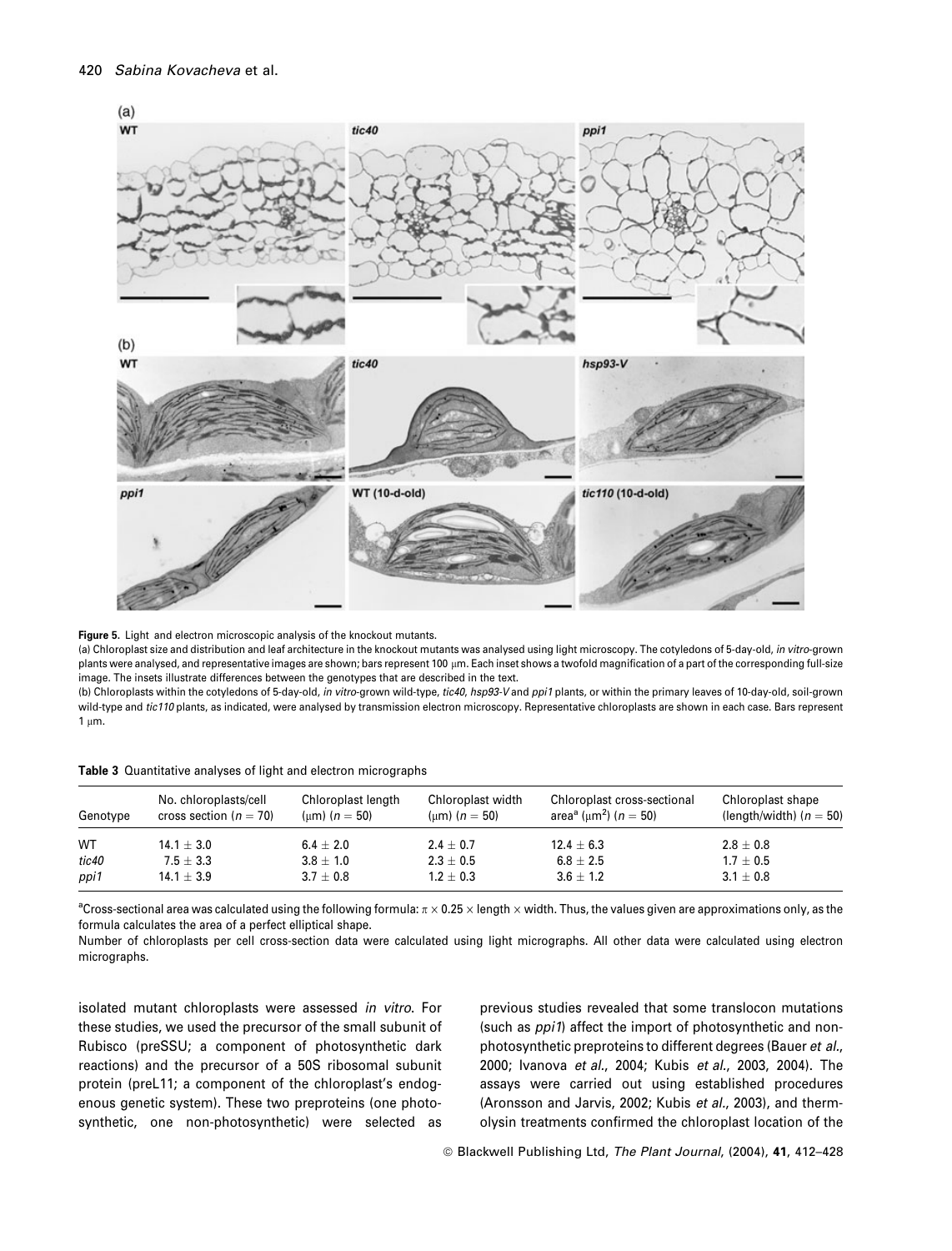processed protein form in each case (data not shown). Possible indirect effects of the mutations (due to photosynthetic energy deficit) were eliminated by supplementing each assay with 5 mm ATP, which is sufficient to support import in the dark to the same level as it occurs in the light (Aronsson and Jarvis, 2002).

As shown in Figure 6, import of the two tested preproteins was reduced, roughly equivalently, in all three mutants. The amount of protein imported into mutant chloroplasts, at each time point, was expressed as a percentage of the amount imported into wild-type chloroplasts by the last time point of each experiment (Figure 6). Low yields in tic40 chloroplast isolation experiments, presumably caused by the apparent low number of chloroplasts per unit leaf area in tic40 (Figure 5a, Table 3), limited the number of time points for which we could generate sufficient data for this mutant. The maximal amount of imported SSU was reduced by

approximately 30% in hsp93-V chloroplasts (Figure 6a), and by approximately 40% in tic40 chloroplasts (Figure 6e); the SSU import data reported here for tic40 are quantitatively similar to those reported by Chou et al. (2003). The maximal amount of imported L11 was reduced by approximately 35% in both hsp93-V and tic40 chloroplasts (Figure 6b,f). The import defect of heterozygous tic110 chloroplasts was less pronounced. Nevertheless, small and roughly equivalent reductions in the amount of imported SSU and L11 were consistently and reproducibly observed, revealing a subtle but significant import defect (Figure 6c,d). The moderate nature of the tic110 import defect is consistent with the moderate visible (Figure 4a) and chloroplast biogenesis (Figure 5b) defects displayed by this mutant, particularly during early development (Figure 4b).

In summary, the results show that chloroplasts from all three mutants have a reduced capacity to import proteins.



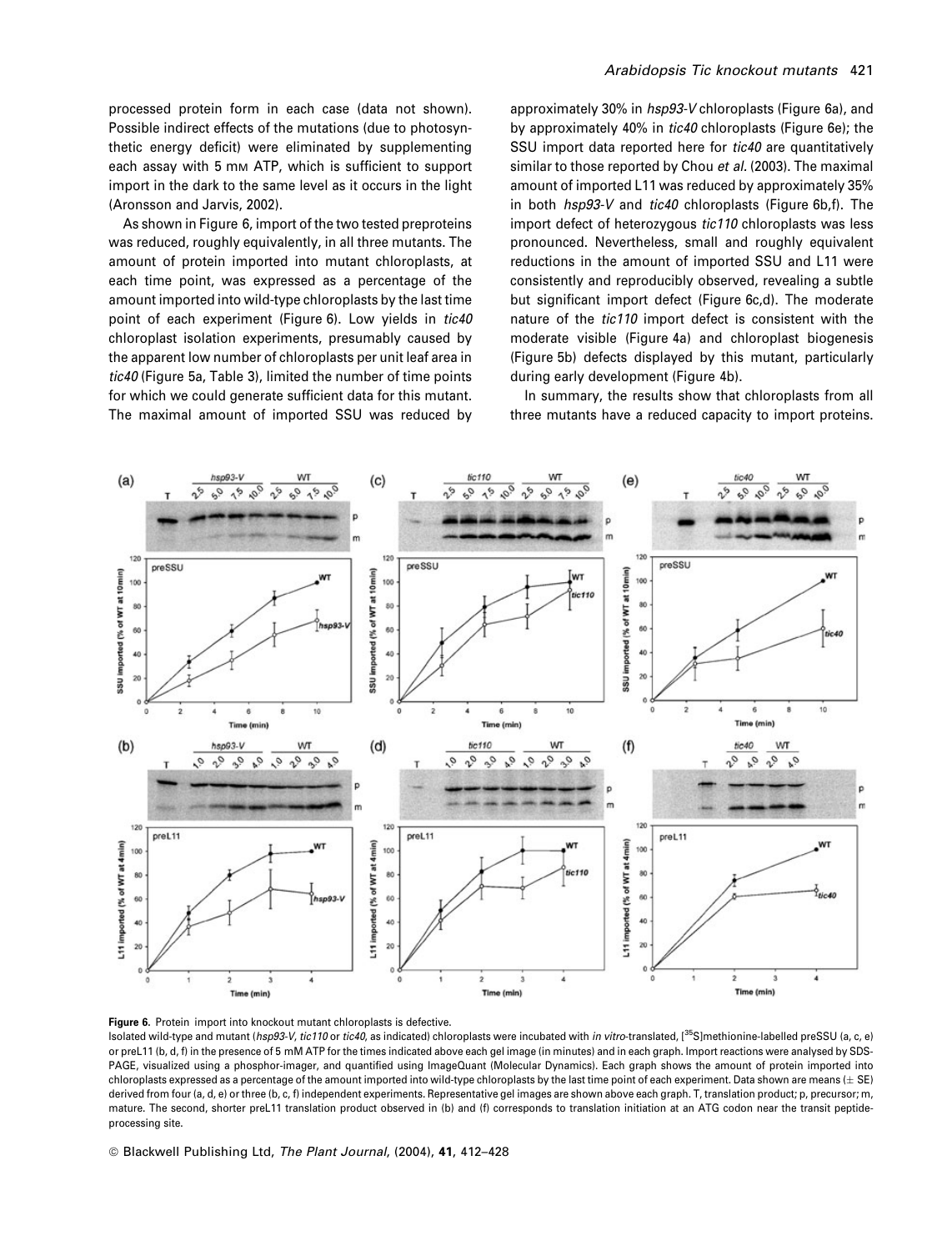The observed import defects were not specific to photosynthetic or non-photosynthetic preproteins, and so the data are consistent with the hypothesis that each component plays a general, non-substrate-specific role in chloroplast protein import.

# Genetic interactions between the knockout mutations

To genetically assess functional relationships between the atTic110, atTic40 and atHsp93-V proteins, we crossed the corresponding knockout mutants to each other and then identified all three double-mutant combinations in subsequent generations by growth on appropriate selective media and PCR analysis. Assessment of double-mutant phenotypes is an approach commonly used to categorize and assign different mutations (and therefore genes and proteins) to different pathways and processes. Two mutations that affect different processes generally give rise to a

double-mutant phenotype equal to the sum of the constituent single mutant phenotypes; this phenomenon is termed additivity. For example, double mutants possessing unrelated mutations that each affect chloroplast biogenesis have chlorotic phenotypes more severe than either single mutant (López-Juez et al., 1998). By contrast, non-additive interactions – such as epistasis, in which one mutation masks the phenotype of the other – are frequently taken as evidence for a close functional relationship between the affected components.

Interestingly, when we assessed the phenotypes of our three double mutants, none were found to show phenotypic additivity (Figure 7; data not shown). Although the hsp93-V and tic40 single mutants both displayed strong chlorophyll deficiencies after 10 days growth (46 and 77%, respectively, relative to wild type), tic40 hsp93-V double homozygotes were no more chlorotic than the tic40 single mutant (Figure 7a). In fact, the hsp93-V mutation actually gave rise





(a, b) Partial suppression of the tic40 chlorotic phenotype in tic40 hsp93-V double mutants. (a) Chlorophyll concentrations in 10-day-old, in vitro-grown plants of the indicated genotypes were determined photometrically. Values shown are means  $(\pm$  SD) derived from four replicates, and indicate the amount of chlorophyll per ma fresh weight of tissue. (b) Representative image of 10-day-old, in vitro-grown tic40 and hsp93-V single-mutant plants grown alongside tic40 hsp93-V double-mutant plants.

(c, d) Partial suppression of the tic40 phenotype in tic40 tic110 (genotype: tic40/tic40; +/tic110) double mutants. (c) Chlorophyll in 27-day-old plants of the indicated genotypes was determined photometrically. Values shown are means ( $\pm$  SD) derived from five or six replicates, and indicate either the amount of chlorophyll per pair of young leaves (the fifth and sixth true leaves from each genotype were employed) (left bar chart), or the amount of chlorophyll per mg fresh weight of tissue (right bar chart); the two bar charts show the same data, expressed in slightly different ways. (d) Representative plants of the indicated genotypes were transplanted to soil from appropriate selective media after 13 days growth, and then grown for a further 10 days in a growth cabinet.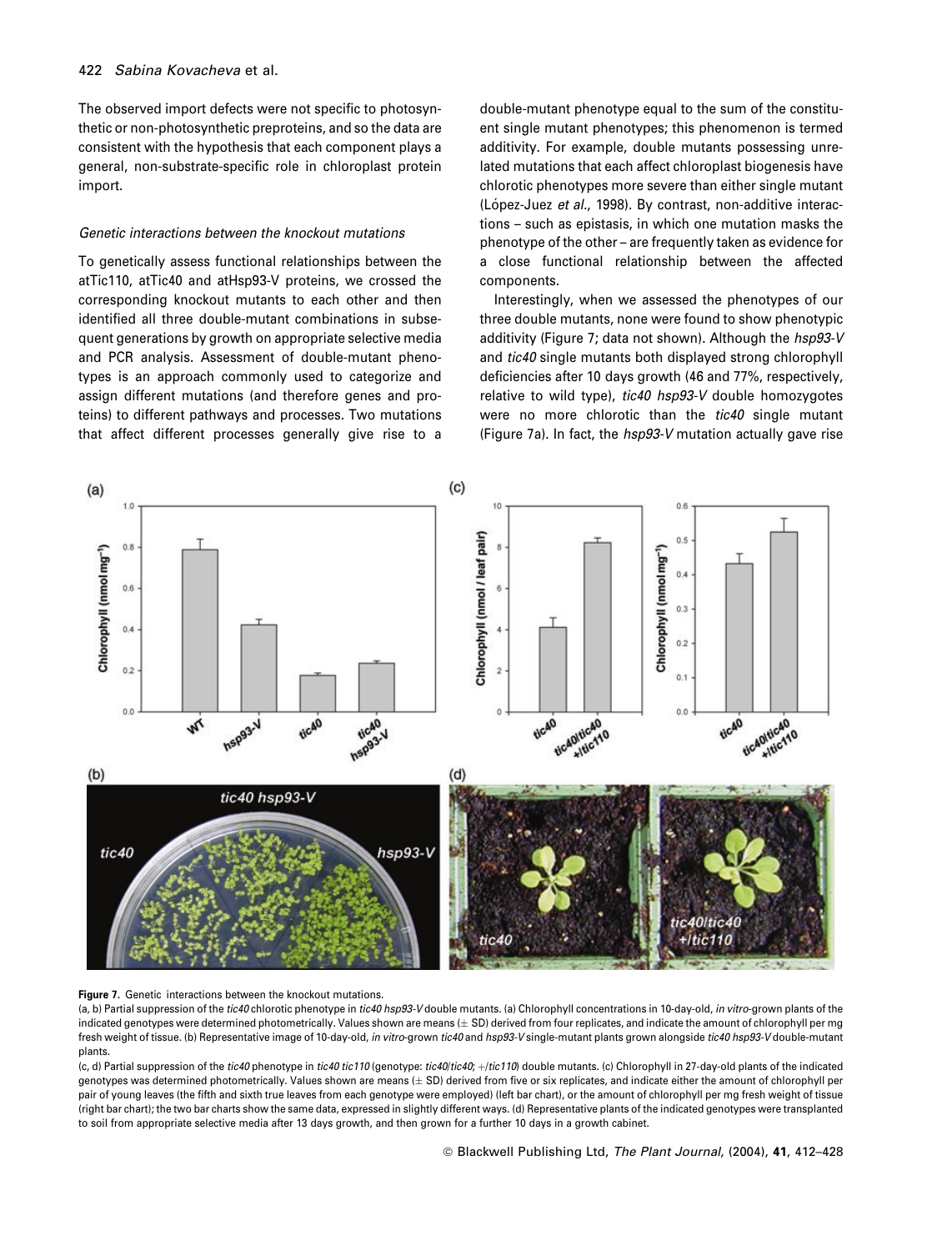to a partial suppression of the tic40 phenotype at this stage of development, as the double homozygote contained approximately 33% more chlorophyll than the tic40 single mutant (Figure 7a). The double mutants were also visibly greener than tic40 and slightly larger in size (Figure 7b). These observations were made in repeated experiments using multiple, different seed stocks for each genotype, indicating that the differences observed were not attributable to differences in seed quality. As shown in Figure 7(c,d), the tic40 mutation could also be partially suppressed by the tic110 mutation, as double mutants (genotype: tic40/tic40;  $+$ / tic110) were slightly larger and greener than tic40 single mutants. While the tic110 mutation did not significantly suppress the *hsp93-V* mutation, neither did it add to the hsp93-V phenotype, as hsp93-V tic110 double mutants had exactly the same appearance as hsp93-V single mutants (data not shown).

As phenotypic additivity was not observed in any of the three double-mutant combinations examined, these data suggest that Tic110, Tic40 and Hsp93 may function in close association with each other during chloroplast protein import in vivo, as has been proposed based on in vitro biochemical data.

# Discussion

We wished to gain insight into the *in vivo* roles of two inner envelope membrane proteins, atTic110 and atTic40, and a stromal Hsp100 chaperone, atHsp93-V, that have been proposed to function together during protein import into chloroplasts (Akita et al., 1997; Chou et al., 2003; Inaba et al., 2003; Nielsen et al., 1997). Therefore, we conducted a detailed, comparative study of Arabidopsis T-DNA knockout mutants lacking each component (Figure 2). The tic110 mutation was lethal in the homozygous state (Figure 3), but heterozygotes had a visible yellow-green phenotype, as did tic40 and hsp93-V homozygotes (Figure 4a). The severity of these chlorotic phenotypes (tic40 > hsp93-V > tic110) correlated proportionally with reductions in chlorophyll accumulation (Figure 4b) and chloroplast ultrastructural defects (Figure 5).

To directly address the question of involvement of the three proteins in protein import, we analysed the import of two preproteins, preSSU and preL11, into isolated mutant chloroplasts (Figure 6). We used two different precursors in order to test the possibility that the Tic/Hsp93 proteins might operate in import pathways with distinct substrate specificities: previous studies on knockout mutants lacking preprotein receptors suggested that separate import pathways exist for photosynthetic and non-photosynthetic preproteins (Bauer et al., 2000; Ivanova et al., 2004; Kubis et al., 2003, 2004). While the import defects of the mutants were, by and large, proportional to the severity of the corresponding visible, chlorophyll and ultrastructural defects, none of the

mutations affected one preprotein significantly more than the other (Figure 6). The results are therefore consistent with the proposed roles of the proteins as general components of the import apparatus. We conclude that these three proteins mediate the import of all proteins arriving at the inner envelope membrane, in a non-selective fashion, and that they do not associate preferentially with a particular type of Toc complex (Bauer et al., 2000; Ivanova et al., 2004; Kubis et al., 2003, 2004). The fact that the genes encoding these three proteins are expressed relatively uniformly in both photosynthetic and non-photosynthetic tissues (Figure 1) – unlike putative substrate-specific components such as atToc33 (Kubis et al., 2003) – is consistent with this conclusion.

Independently, another group recently reported the identification and characterization of Arabidopsis Tic40 knockout mutants (Chou et al., 2003). The results presented by Chou et al. (2003) are entirely consistent with the data presented here. *In vivo* accumulation of unprocessed preproteins was observed in tic40 plants, and it was reported that the tic40 import defect occurs at the level of inner envelope translocation, as would be expected (Chou et al., 2003). One particularly interesting observation was that tic40 chloroplasts release significant amounts of previously bound preSSU (and even mature SSU) into the medium in import assays in vitro (Chou et al., 2003). This observation suggests that atTic40 normally functions to prevent retrograde preprotein movement, which is consistent with its proposed role in the import motor.

Although the results presented here and previously (Akita et al., 1997; Chou et al., 2003; Nielsen et al., 1997) demonstrate that Hsp93 plays an important role in protein import, in association with the Tic complex, the data do not preclude the possibility that Hsp93 (ClpC) proteins also participate in other processes, such as protein degradation or disaggregation, when detached from the Tic and present in the stroma. Certainly, other studies have indicated that this may be the case (Shanklin et al., 1995; Sokolenko et al., 1998). We do not believe, however, that the two Arabidopsis Hsp93 isoforms are specialized for one or the other function, as four lines of evidence suggest that the proteins are highly redundant: (i) they share 91% amino acid sequence identity; (ii) atHsp93-III knockout plants have no obvious visible phenotypes (S. Kovacheva, J. Bédard and P. Jarvis, unpublished observation); (iii) double mutants deficient in both atHsp93-V and atHsp93-III have a much stronger chlorotic phenotype than  $hsp93-V$  single mutants (S. Kovacheva, J. Bédard and P. Jarvis, unpublished observation); (iv) transgenic overexpression of an atHSP93-III cDNA can complement the hsp93-V chlorotic phenotype (S. Kovacheva, J. Bédard and P. Jarvis, unpublished observation).

Previously reported biochemical studies suggested that Tic40, Tic110 and Hsp93 cooperate closely during chloroplast protein import (Akita et al., 1997; Chou et al., 2003;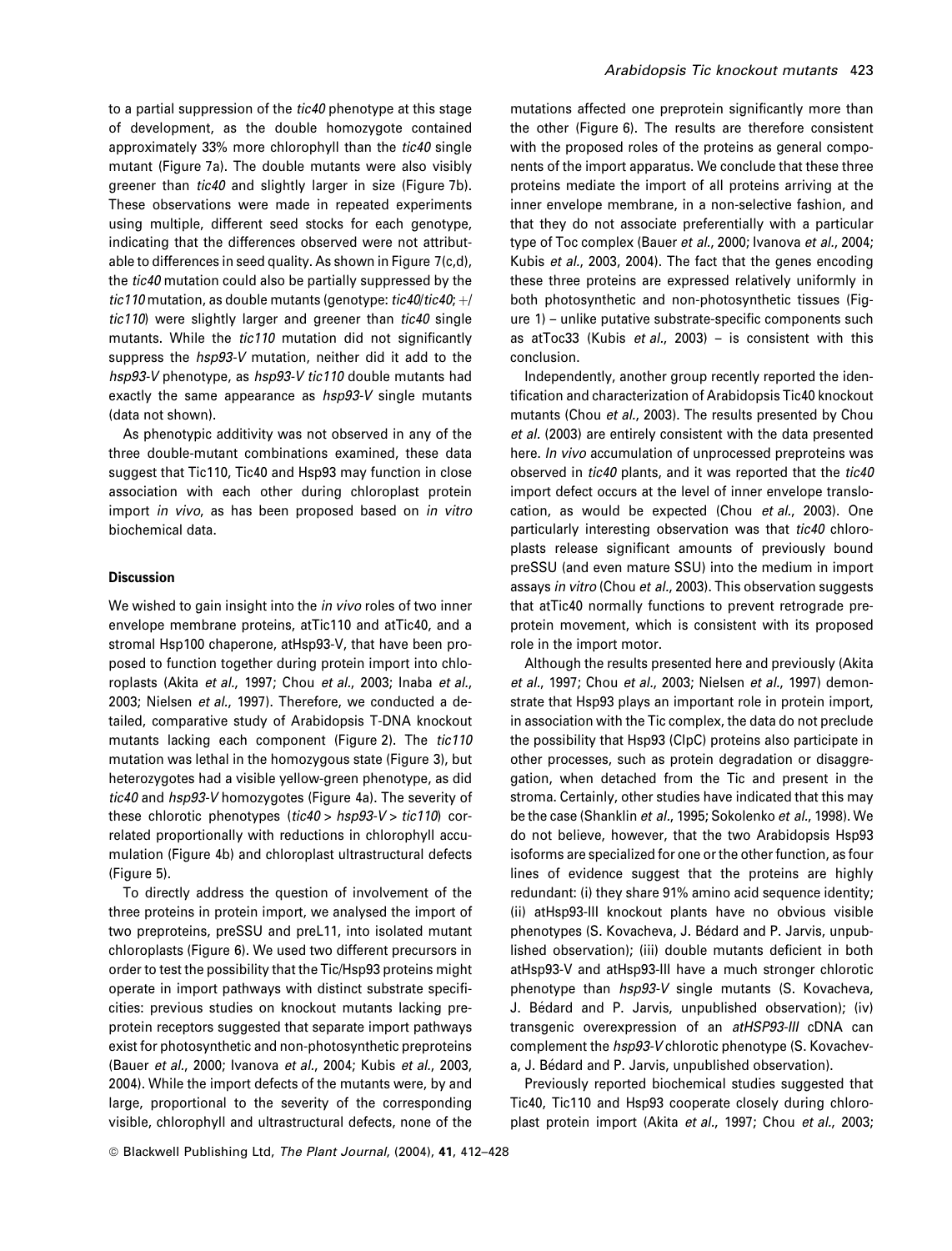Inaba et al., 2003; Nielsen et al., 1997; Stahl et al., 1999). Here we describe non-additive interactions amongst the corresponding knockout mutations in double mutants, suggesting that the proteins may function together in vivo. Interestingly, we also observed partial suppression of the tic40 mutant phenotype by both the hsp93-V mutation and the *tic110* mutation (Figure 7). As hsp93-V affects just one of two redundant genes, and tic110 exists only in the heterozygous state in plants, both mutations can be regarded as dosage modulators. Stoichiometric balance between the components of a complex is thought to be important for maintaining complex functionality, and any deviations from the balanced state (through selective increases or decreases in the abundance of a particular component) can reduce the performance of the complex (Papp et al., 2003). Thus, if removal of atTic40 somehow creates an imbalance within the Tic complex, it is possible that balance might be partially restored by reducing the abundance of Hsp93 or atTic110.

The semi-dominance of the *tic110* mutation is unusual, as other known translocon mutations (e.g. ppi1, ppi2, tic40 and hsp93-V) are completely recessive (Bauer et al., 2000; Chou et al., 2003; Jarvis et al., 1998; this study). This feature of the mutation most likely reflects the fact that Tic110 plays a central and essential role in the import mechanism (as evidenced by the lethality of the mutation in the homozygous state), and yet is encoded by a single gene in Arabidopsis (cf. Toc34 and Toc159). Interestingly, Tic40 is also encoded by a single gene in Arabidopsis, but *tic40* mutations are recessive and do not cause lethality in the homozygous state. This indicates that Tic40 plays a non-essential, accessory role during chloroplast protein import. A co-chaperone that regulates or optimizes the activity of a chaperone component of the import motor might fulfil these criteria.

The lethality of tic110 demonstrates that the processes of plastid biogenesis and embryo development are tightly linked. Plastids have critical functions during early embryogenesis and seed germination, which can be attributed to their unique role as a place for the biosynthesis of essential metabolites like amino acids, fatty acids and nucleic acids, and the storage of starch as an energy source. During late embryo development, the chloroplasts also provide photosynthetic nourishment for the embryo. Several reports have demonstrated that mutations in genes of plastid function can lead to defects in embryogenesis. For instance, embryo development was arrested between the globular and heart stages when plastidic glycyl-tRNA synthetase was inactivated (Uwer et al., 1998), and was defective after the heart stage when chaperonin-60 $\alpha$  was inactivated (Apuva et al., 2001). Further support for the important role of the plastid during embryogenesis was derived from studies on the raspberry3 mutant, which is defective in a novel protein with predicted plastid localization (Apuya et al., 2002).

The embryo-proper phenotype of tic110 embryos (Figure 3i) strongly resembles those of the raspberry mutants (Apuya et al., 2002; Yadegari et al., 1994). In fact, the appearance of 'raspberry-like' protuberances on the surface of globular stage embryos is a characteristic of many mutants that arrest during early embryogenesis (Yadegari et al., 1994). Similar protuberances are also present on latematuration stage wild-type embryos, and so they are thought to be indicative of the cellular differentiation and maturation that normally occurs during late embryo development (Yadegari et al., 1994). Thus, in mutants like tic110, it seems that cellular maturation becomes uncoupled from embryo growth and morphogenesis. Because tic110 embryos show abnormalities well before the globular stage (the stage at which chlorophyll accumulation normally begins), it is likely that atTic110 operates during the earliest stages of plastid formation, even before chloroplast biogenesis has commenced. This observation is consistent with the notion that atTic110 is a general component of the import apparatus, and that it is not just required for the biogenesis of photosynthetic plastids.

Like atTic110, many core components of the preprotein translocase of the inner mitochondrial membrane are essential for cell viability (Pfanner et al., 1997). These essential subunits include Tim44 (the membrane attachment site for mtHsp70), mtHsp70 (the chaperone which drives preprotein translocation), Mge1 (a nucleotide exchange factor, or co-chaperone, for mtHsp70) and Tim14 (a co-chaperone which stimulates ATP hydrolysis by mtHsp70) (Mokranjac et al., 2003; Neupert and Brunner, 2002; Pfanner et al., 1997). Thus, the fact that the tic110 mutation is embryo-lethal is entirely consistent with the proposed role of Tic110 in chaperone recruitment (Inaba et al., 2003; Nielsen et al., 1997). The relatively mild phenotype associated with the hsp93-V mutation can be explained by the existence of a second, closely related Hsp93 gene in Arabidopsis (atHSP93-III), and so our data are not inconsistent with the hypothesis that Hsp93 is also a component of the putative import motor. By contrast, if Tic40 is indeed a co-chaperone component of the import motor, the fact that the tic40 mutation is not lethal is somewhat surprising. One possible explanation for this is that the chaperone normally regulated by Tic40 is able to function at a reasonable level in the absence of its co-chaperone (unlike mtHsp70). Although Hip/Hop-type co-chaperones (to which Tic40 is related) were originally identified based on their functional association with Hsp70 and Hsp90 chaperones, it was recently reported that Sti1 (the yeast homologue of Hop) is able to interact with the Hsp100 protein, Hsp104 (the yeast homologue of ClpB), in vitro and in vivo (Abbas-Terki et al., 2001). The functional significance of this interaction, however, remains to be established.

The available evidence suggests that Tic110, Tic40 and Hsp93 function together during chloroplast protein import (Akita et al., 1997; Chou et al., 2003; Inaba et al., 2003; Nielsen et al., 1997; Stahl et al., 1999; this study). However, it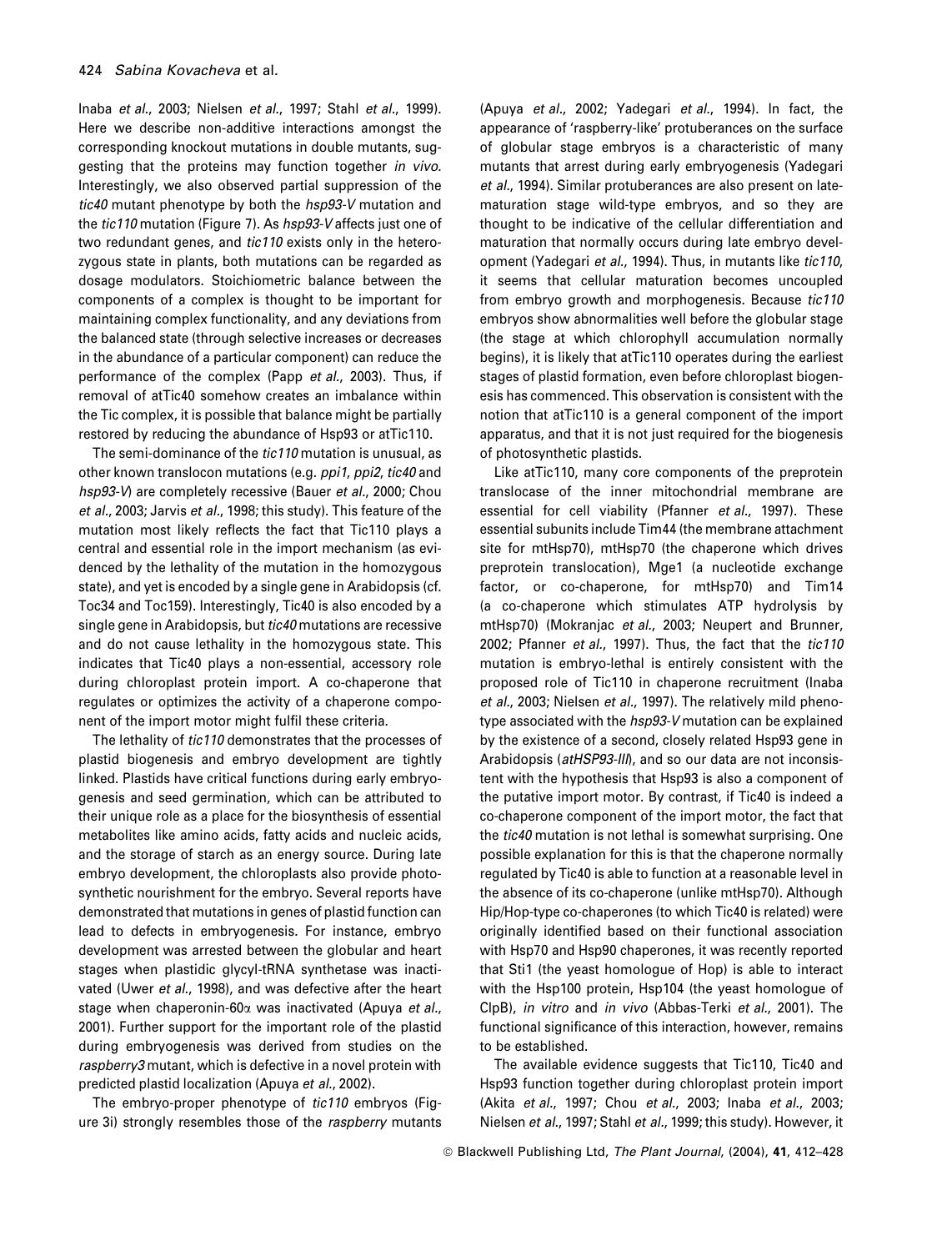is clear that further work will be required before a more thorough description of the functional relationships between these proteins can be made. The knockout mutants described in this report will be useful tools for dissecting the roles and interactions of these components in the future.

## Experimental procedures

#### Plant growth conditions

All Arabidopsis thaliana plants were of the Columbia-0 (Co-0) ecotype. Seeds were surface-sterilized and plants were grown on Murashige–Skoog medium as described previously (Aronsson and Jarvis, 2002). When necessary, the following antibiotics were included in the medium at the indicated concentrations: 10  $\mu$ g ml<sup>-1</sup> DL-phosphinothricin (Duchefa, Haarlem, The Netherlands) for tic110-1, tic40-4 and hsp93-V-1; 15  $\mu$ g ml<sup>-1</sup> hygromycin B (Duchefa) for tic40-3; and 50  $\mu$ g ml<sup>-1</sup> kanamycin monosulphate (Melford Laboratories Ltd., Ipswich, UK) for tic110-2 and hsp93-V-2. Addition of the demethylating agent, 5-azacytidine (50  $\mu$ M; Sigma-Aldrich 7Company Ltd., Poole, Dorset, UK), to the medium facilitated scoring of the kanamycin-resistant phenotypes of tic110-2 and hsp93-V-2. Plants grown on soil were kept in long-day photoperiods (16 h light/ 8 h dark).

#### Identification of knockout mutants

Mutant lines were obtained from the following sources: Csaba Koncz Laboratory (Ríos et al., 2002), Salk Institute Genomic Analysis Laboratory (SIGnAL) (Alonso et al., 2003) and Syngenta (Sessions et al., 2002); the SIGnAL lines were supplied to us via the Nottingham Arabidopsis Stock Centre (NASC). The originally identified alleles were: tic110-1 (Syngenta, line 896\_D08), tic40-3 (Csaba Koncz, line N33230), tic40-4 (Syngenta, line 92\_C10) and hsp93-V-1 (Syngenta, line 873\_G11). The subsequently identified, supportive alleles were: tic110-2 (SIGnAL, line SALK\_119667; NASC accession number, N619667) and hsp93-V-2 (SIGnAL, line SALK\_014058; NASC accession number N514058). Another group recently reported the identification of two atTic40 knockout mutants (tic40-1 and tic40-2) (Chou et al., 2003). The tic40-2 allele described by Chou et al. (2003) was obtained from the same source as the tic40-4 allele described here, but the locations of the respective T-DNA insertions are different: the tic40-2 T-DNA insertion was reported to lie in exon 8, whereas the tic40-4 insertion lies in exon 10.

The mutants were isolated according to published procedures (Alonso et al., 2003; Ríos et al., 2002; Sessions et al., 2002); all SIGnAL mutants were identified by searching a population of sequence-indexed Arabidopsis T-DNA insertion mutants electronically at the SIGnAL website (http://signal.salk.edu). Mutant lines displaying segregation patterns consistent with the presence of a single T-DNA insertion were identified in the indicated generations (Table 1); in the case of tic40-3, it was necessary to make a cross to wild-type Columbia-0 before a single-insertion line could be isolated. Analyses of the progeny of at least 30 green and/or chlorotic individuals from segregating families of each mutant revealed co-segregation of the mutant phenotypes with the T-DNA-associated selectable marker in each case (data not shown), demonstrating tight genetic linkage. The genotypes of the single-insertion lines were confirmed by PCR using gene-specific and T-DNA borderspecific primers (see below), and then homozygotes were generated for analysis (tic110 homozygotes could not be identified; see Results).

The gene-specific primers used were: tic110-1, forward, 5'-CCCTATCTCTTTCCCCTTTTCTTCGTTCGC-3'; tic110-1, reverse, 5'-CTTCGTCGTCCTCGTCTTCAGTTCCATC-3': tic110-2, forward, 5'-TGCAGGTCCGTAGGGTTTTCA-3'; tic110-2, reverse, 5'-GAGA-TCGGATGGGATTGTCTGG-3': tic40-3 and tic40-4, forward, 5'-GTC-CTCCGGTGTTCCAAAATATCTGCCTCTG-3': tic40-3 and tic40-4, reverse, 5'-TGTATCTGTCATTCGCTTGTCCCATTCAC-3'; hsp93-V-1, forward, 5'-TTTTCTTCTTCGATTCGTGTTTTCTCCATT-3'; hsp93-V-1, reverse, 5'-ACCATTTAGCACCGTGACGTTACCTTC-3'; hsp93-V-2, forward, 5'-AGTGCAGTGTGGGGCGTAAAA-3'; and hsp93-V-2, reverse, 5'-CCGTGACTCATGAAATGTGTGC-3'. The T-DNA borderspecific primers used were: tic110-1, tic40-4, hsp93-V-1, left border (LB), 5'-GCCTTTTCAGAAATGGATAAATAGCCTTGCTTCC-3'; tic110-2 and hsp93-V-2, LB, 5'-GCGTGGACCGCTTGCTGCAACT-3'; tic40-3, LB, 5'-CTGGGAATGGCGAAATCAAGGCATC-3'; and tic40-3, right border (RB); 5'-TCAGAGCAGCCGATTGTCTGTTGTG-3'. Primer combinations which gave positive results revealed the orientation of each T-DNA insertion, as shown in Figure 2(a). All PCR products were sequenced to precisely determine the location of each T-DNA insertion.

#### Chlorophyll quantification

Leaf material (total aerial tissue) was collected and weighed at the time points indicated. It was shaken for 2 h in  $N$ , N'-dimethylformamide at room temperature in darkness, and then left overnight at 4°C for complete extraction. The absorbance of the extracted chlorophyll was recorded at 645 and 663 nm, and the total chlorophyll amount (nmol per mg fresh weight) was calculated according to Porra et al. (1989).

#### Light and electron microscopy

The analysis of cleared wild-type and tic110 mutant embryos using Nomarski optics was performed as described previously (Goubet et al., 2003). A microscope (model BHS; Olympus) equipped for differential interference contrast (model BH2-NIC; Olympus Optical Co. (UK) Ltd., London, UK) was employed for these studies.

For the studies of leaf and chloroplast structure, cotyledons from 5-day-old, plate-grown (or primary leaves from 10-day-old, soil-grown) seedlings were fixed in 2.5% (w/v) glutaraldehyde, 2% (w/v) paraformaldehyde in 0.1 M sodium cacodylate, pH 6.8, for 2 h at room temperature, and then washed several times in the same buffer. Samples were further fixed using buffered 1% (w/v) osmium tetroxide, washed three times in sterile water, and then dehydrated using an ethanol series and propylene oxide prior to infiltration with Spurr's resin. Once polymerized, both thick (0.5-1.0  $\mu$ m) and thin (60-80 nm) sections were cut using a Reichert Ultracut S Microtome (Leica Microsystems (UK) Ltd., Milton Keynes, UK). The thick sections were collected on glass slides and stained using toluidine blue for light microscopy. The thin sections were collected on copper grids, stained with uranyl acetate and lead citrate using a Leica EM Stain grid stainer (Leica Microsystems (UK) Ltd.), and then viewed using a Siemens 102 transmission electron microscope (Siemens AG, Munich, Germany).

## Reverse transcriptase PCR

For the expression profiles, total RNA was isolated according to Napoli et al. (1990), and for the verification of the knockout mutants, total RNA was isolated according to Kubis et al. (2003). RNA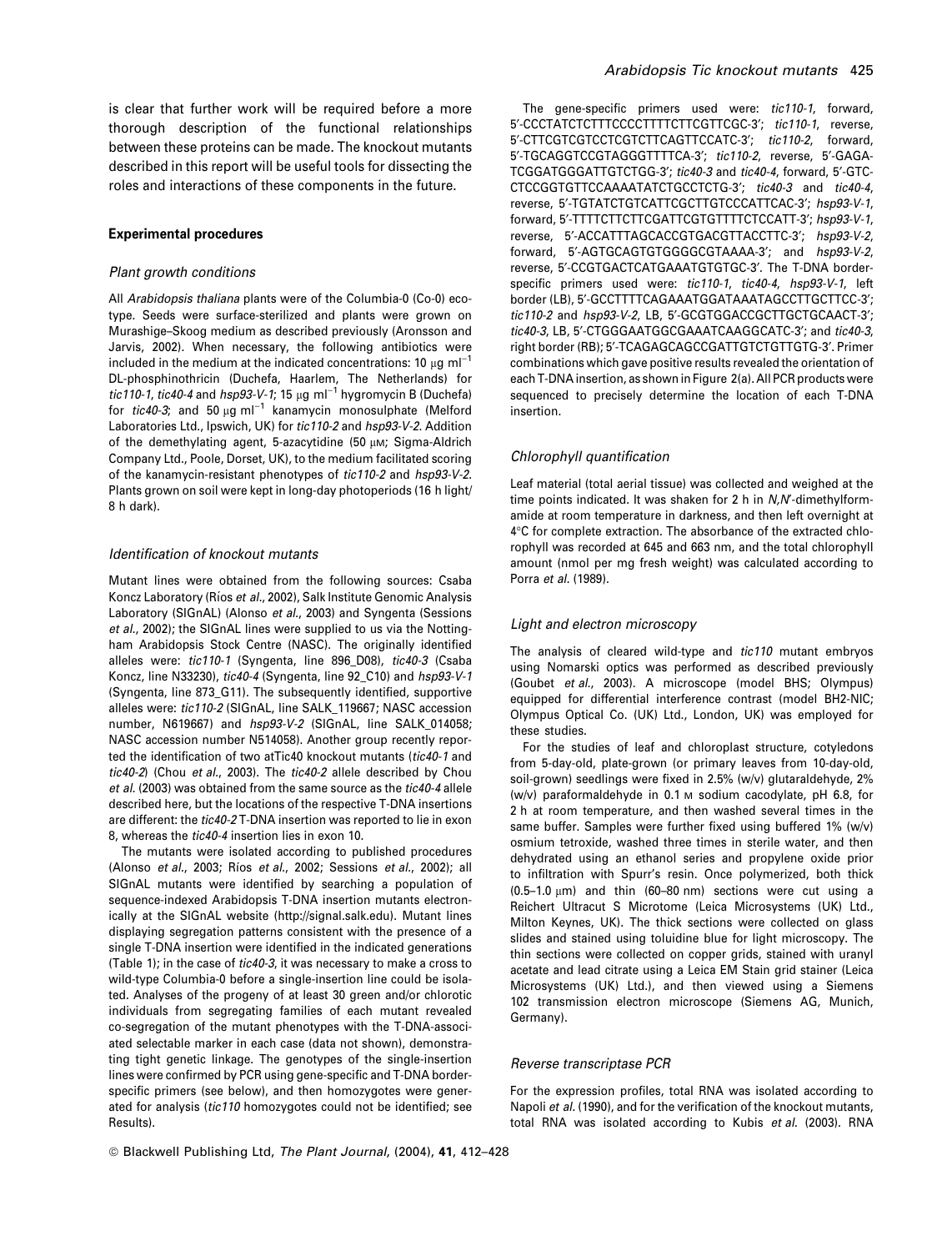samples (20  $\mu$ g) were treated with DNAse I according to the manufacturer's instructions (DNA-free™; Ambion Inc., Austin, TX, USA), quantified photometrically, and then analysed on 1.3% (w/v) agarose gels containing 1.85% (v/v) formaldehyde and MOPS buffer (20 mM MOPS, 1 mM EDTA, 50 mM NaOAc, pH 7.0) to confirm concentration and quality. First-strand cDNA was synthesized using  $8 \mu g$  of total RNA as template, a primer with the sequence 5'-(T)17(A/G/C)N-3', and SuperScript II RNase H-reverse transcriptase, according to the manufacturer's instructions (Invitrogen, Carlsbad, CA, USA).

Primers specific for each gene were designed to span an intron and produce RT-PCR products of approximately 800 bp. The sequences of the primers used were: atTic110 forward, 5'-GGGAAAGCCTCGC-CAGACTGAG-3¢; atTic110 reverse, 5¢-ATGCAAGCAAATCATTCAG-CGACAAGACC-3<sup>'</sup>; atTic40 forward, 5'-CATCAACCATAGGATCAC-CAC-3<sup>'</sup>; atTic40 reverse, 5'-TGTATCTGTCATTCGCTTGTCCCATT-CAC-3'; atHsp93-V forward, 5'-CTTGAGAAGGAGCTTAGGCAGATA-3'; atHsp93-V reverse, 5'-GATACGTCTTCCTCCTTTCTCAATCAC-3'; atHsp93-III forward, 5'-ATGAAGCTGTGCGAAGCCAAGACT-3'; atHsp93-III reverse, 5'-TTTTCGATCACGCTGCTCCCTACGTTTGA-3'; eIF4E1 forward, 5'-AAACAATGGCGGTAGAAGACACTC-3'; eIF4E1 reverse, 5¢-AAGATTTGAGAGGTTTCAAGCGGTGTAAG-3¢; atToc33 forward, 5'-GGTCTCTCGTTCGTGAATGG-3'; atToc33 reverse, 5¢-CTGAGCGCCTATGATAAGAG-3¢.

Each PCR reaction contained one-twentieth of a reverse transcription reaction. For each experiment shown in Figure 2(b), 25 cycles of amplification were used. Before conducting the experiments shown in Figure 1, the number of PCR cycles needed to produce a standard, non-saturating amount of RT-PCR product was determined for each gene; the atHSP93-V gene required 15 cycles and the other genes required 20 cycles of amplification. Four, independent PCR reactions for each cDNA sample were separated on agarose gels, blotted onto Hybond NX membrane (Amersham Biosciences Ltd., Little Chalfont, Bucks, UK), and hybridized with  $[3^2P]$ -labelled gene-specific probes (the corresponding PCR product was used as a probe in each case). Hybridizations were carried out according to the manufacturer's instructions (Amersham Pharmacia). Blots were visualized using a phosphor-imager (Molecular Dynamics, Sunnyvale, CA, USA) and quantification of expression levels was performed using ImageQuant (Molecular Dynamics). Mean values for each sample were derived using the data from all four replicates. The data for the translation initiation factor, eIF4E1, were used to normalize the data for the other genes (as this gene is expressed at comparable levels in all tissue types; Rodriguez et al., 1998), and the normalized values were then expressed as a percentage of the maximal value obtained for each gene (Figure 1).

# Immunoblotting

Leaf material from 19-day-old, soil-grown plants was ground in liquid nitrogen and extracted with 100 µl buffer [50 mm Tris/HCl, pH 6.8, 5% (v/v) glycerol, 0.5% (w/v) SDS, 0.1% (v/v) Triton X-100, 10 mm DTT, 5 mm EDTA; 10 µl protease inhibitor cocktail (Sigma) was added per 1 ml buffer]. Insoluble material was removed by centrifugation at 20 000  $g$  for 15 min at 4°C, and 50 µl of the extract was used for further study. Chloroplasts were isolated from 14-day-old, plate-grown plants as described previously (Aronsson and Jarvis, 2002). All protein extracts were quantified using Bradford reagent (Bio-Rad Laboratories GmbH, Munich, Germany) prior to analysis. Samples were diluted twofold in  $2\times$  SDS-PAGE sample buffer, and separated by SDS-PAGE (Laemmli, 1970). Separated proteins were stained with Coomassie brilliant blue R250 (Fisher Scientific Ltd., Loughborough, UK), or blotted onto Hybond

ECL membrane (Amersham Pharmacia). Primary antibodies were polyclonal antisera raised in rabbits against pea proteins, and were kindly provided by Kenneth Cline (Hsp70), Kenneth Keegstra (Hsp93 and Tic110) and Jürgen Soll (Tic40). The secondary antibody was an anti-rabbit IgG alkaline phosphatase conjugate (Sigma), and the detection reagent was BCIP/NBT alkaline phosphatase substrate (Sigma).

## Chloroplast protein import assays

Template DNA for the in vitro transcription/translation of preproteins (preSSU and preL11) was amplified by PCR from cDNA clones using M13 primers as described previously (Aronsson and Jarvis, 2002). Transcription/translation was performed in a coupled system containing rabbit reticulocyte lysate (TNT® T7 Quick for PCR DNA; Promega, Madison, WI, USA) or wheat germ extract (TNT® Coupled Wheat Germ Extract System; Promega), as well as [<sup>35</sup>S]methionine and T7 RNA polymerase, according to the manufacturer's instructions (Promega). Identical results were obtained with the different translation systems.

Chloroplasts were isolated from 14-day-old, plate-grown plants (or occasionally from 21-day-old soil-grown plants) using described procedures (Aronsson and Jarvis, 2002; Kubis et al., 2003); tic110 chloroplasts were isolated from segregating families grown on medium containing 10  $\mu$ g ml<sup>-1</sup> DL-phosphinothricin. Assessments of chloroplast yield and intactness, import reactions, thermolysin treatments and quantifications were all performed according to Aronsson and Jarvis (2002). Most of the presented data were derived using plate-grown plants. One of the four preL11 tic110 experiments, and one of the four preL11 hsp93-V experiments employed soil-grown plants; identical results were obtained using plate- and soil-grown plants.

## Double-mutant studies

These studies were initiated by crossing tic40-3 with hsp93-V-1, tic40-3 with tic110-1, and hsp93-V-1 with tic110-1. Phenotypic analysis and growth on appropriate selective media were used to confirm that the crosses had been successful in the  $F_1$  generation. Segregating  $F_2$  families were grown on appropriate selective media, and scored phenotypically, and then seedlings from each phenotypic class were transplanted to soil. It is noteworthy that the atTIC40 and atHSP93-V genes are both found on chromosome 5, but separated by a distance greater than 50 cM; as expected, the knockout mutations behaved as unlinked loci in our studies. Double mutants [(tic40/tic40; hsp93-V/hsp93-V), (tic40/tic40;  $+$ /tic110) and (hsp93-V/hsp93-V;  $+$ /tic110)] were amongst the transferred  $F_2$  plants, and their genotypes were confirmed by PCR (using primers employed during the initial mutant identifications) and by analysing their  $F_3$  progeny on selective media.

The phenotypes of the double mutants were compared with those of the single mutants in vitro, until 10 days after germination, and thereafter following transplantation to soil. The tic40 hsp93-V double homozygote was germinated on non-selective medium for phenotypic analysis, whereas the  $tic40/tic40$ ;  $+/tic110$  double mutant was necessarily germinated on selective medium. The  $hsp93-V/hsp93-V; +/tic110$  double mutant was phenotypically assessed by conducting sibling analysis (genotypes were determined by PCR) on the progeny of  $hsp93-V/hsp93-V$ ;  $+/tic110$  plants. For all phenotypic studies, fresh seed stocks derived from plants grown in parallel were used in order to avoid any possible effects of variable seed quality.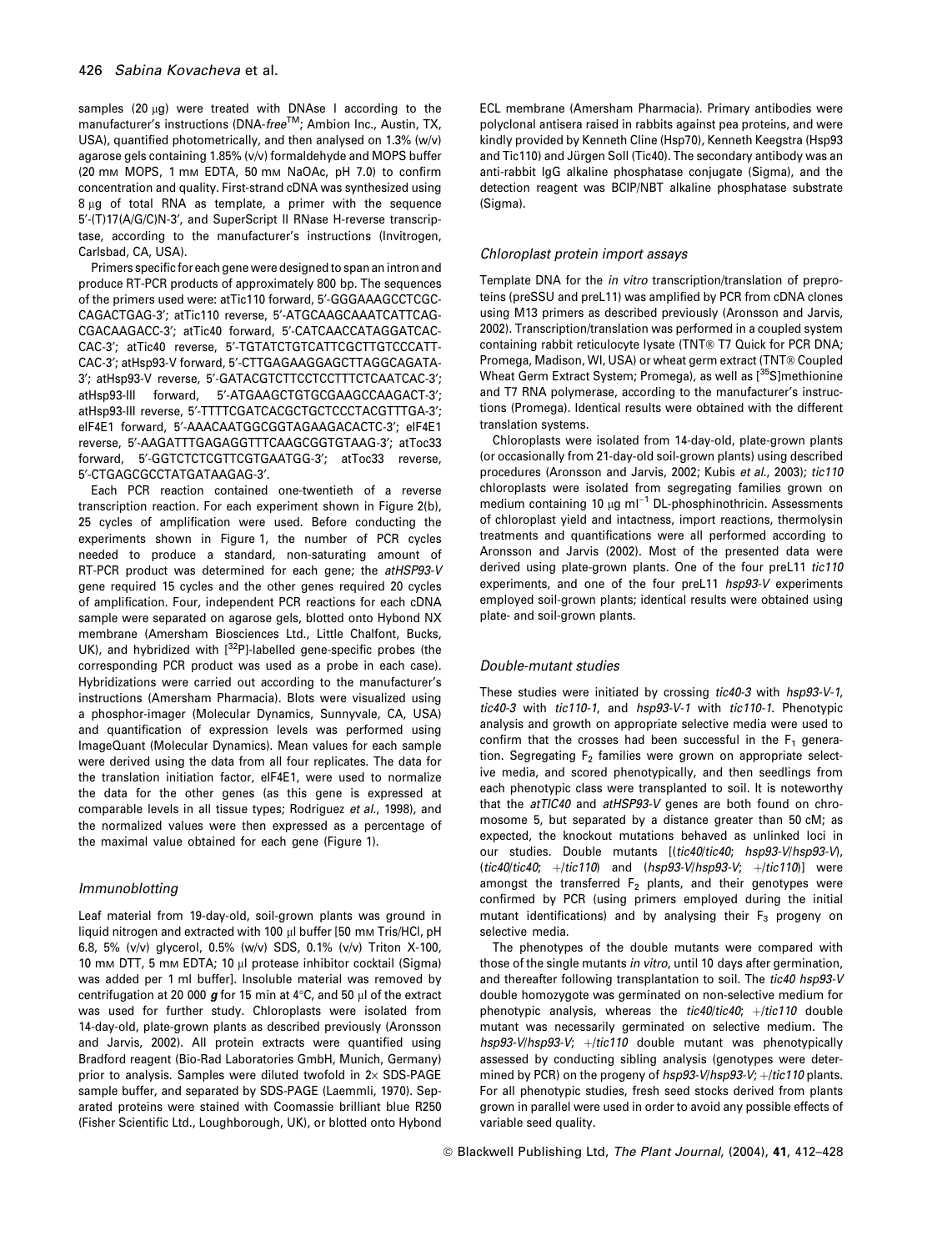#### Acknowledgements

We thank Anthony Wardle for technical assistance, and Natalie Allcock and Stefan Hyman for transmission electron microscopy. We are grateful to Kenneth Cline (Hsp70), Kenneth Keegstra (Hsp93 and Tic110) and Jürgen Soll (Tic40) for providing antibodies, and to Syngenta, SIGnAL, and NASC for providing sequence-indexed Arabidopsis T-DNA insertion mutants. Funding for the SIGnAL indexed insertion mutant collection was provided by the National Science Foundation. This work was supported by a Royal Society/North Atlantic Treaty Organization (NATO) Postdoctoral Fellowship (to S.K.), a Universities UK Overseas Research Students (ORS) Award (to J.B.), the Royal Society Rosenheim Research Fellowship (to P.J.), and Biotechnology and Biological Sciences Research Council (BBSRC) grants 91/C12976, 91/P12928 and 91/C18638 (to P.J.).

#### Supplementary Material

The following material is available from http://www. blackwellpublishing.com/products/journals/suppmat/TPJ/TPJ2307/ TPJ2307sm.htm

Figure S1. Quantitative RNA gel blot analysis of Hsp93 gene expression.

(a) Total RNA was extracted from three independent samples of wild-type Arabidopsis seedlings grown in vitro and in the light for 12 days (12 d L). Five microgram aliquots of each RNA sample were subjected to RNA gel blot analysis using atHSP93-V and atHSP93-III gene-specific, [32P]dCTP-labelled probes. The probes corresponded to 5' UTR- and transit peptide-encoding regions of each gene (the only sufficiently divergent regions), and were amplified from pBluescript SK- cDNA clones (atHSP93-V: H8H4, accession AA042413; atHSP93-III: H8E3, accession AA042388) using a T7 primer (5'-TAATACGACTCACTATAGGG-3') and the following genespecific primers: atHSP93-V (5'-TTTCCCCTTGGGCACATTC-3'); atHSP93-III (5'-GCTTTTTCTCTCCCAGATG-3'). The probes were of similar length and contained a similar number of cytosine residues: atHSP93-V (341 bp, 80 $\times$  C); atHSP93-III (321 bp, 82 $\times$  C). Scintillation counting revealed that the probes did not differ in specific activity by more than 10%. All steps (including the final exposure to film) were conducted simultaneously under identical conditions. RNA extraction, probe preparation, blotting and hybridization were conducted as described by Kubis et al. (2003).

(b) The bands shown in (a) were quantified using Quantity One software (Bio-Rad). The values shown are means  $(\pm SD)$  derived from three, independent RNA samples.

#### References

- Abbas-Terki, T., Donze, O., Briand, P.A. and Picard, D. (2001) Hsp104 interacts with Hsp90 cochaperones in respiring yeast. Mol. Cell. Biol. 21, 7569–7575.
- Akita, M., Nielsen, E. and Keegstra, K. (1997) Identification of protein transport complexes in the chloroplastic envelope membranes via chemical cross-linking. J. Cell Biol. 136, 983–994.
- Alonso, J.M., Stepanova, A.N., Leisse, T.J. et al. (2003) Genomewide insertional mutagenesis of Arabidopsis thaliana. Science, 301, 653–757.
- Apuya, N.R., Yadegari, R., Fischer, R.L., Harada, J.J., Zimmerman, J.L. and Goldberg, R.B. (2001) The Arabidopsis embryo mutant schlepperless has a defect in the chaperonin- $60\alpha$  gene. Plant Physiol. 126, 717–730.
- Apuya, N.R., Yadegari, R., Fischer, R.L., Harada, J.H. and Goldberg, R.B. (2002) RASPBERRY3 gene encodes a novel protein

important for embryo development. Plant Physiol. 129, 691– 705.

- Aronsson, H. and Jarvis, P. (2002) A simple method for isolating import-competent Arabidopsis chloroplasts. FEBS Lett. 529, 215– 220.
- Bauer, J., Chen, K., Hiltbunner, A., Wehrli, E., Eugster, M., Schnell, D. and Kessler, F. (2000) The major protein import receptor of plastids is essential for chloroplast biogenesis. Nature, 403, 203– 207.
- Chen, X., Smith, M.D., Fitzpatrick, L. and Schnell, D.J. (2002) In vivo analysis of the role of atTic20 in protein import into chloroplasts. Plant Cell, 14, 641–654.
- Chou, M.-L., Fitzpatrick, L.M., Tu, S.-L., Budziszewski, G., Potter-Lewis, S., Akita, M., Levin, J.Z., Keegstra, K. and Li, H.-m. (2003) Tic40, a membrane-anchored co-chaperone homolog in the chloroplast protein translocon. EMBO J. 22, 2970–2980.
- Frydman, J. and Höhfeld, J. (1997) Chaperones get in touch: the Hip-Hop connection. Trends Biochem. Sci. 22, 87–92.
- Goubet, F., Misrahi, A., Park, S.K., Zhang, Z., Twell, D. and Dupree, P. (2003) AtCSLA7, a cellulose synthase-like putative glycosyltransferase, is important for pollen tube growth and embryogenesis in Arabidopsis. Plant Physiol. 131, 547-557.
- Gutensohn, M., Schulz, B., Nicolay, P. and Flügge, U.-I. (2000) Functional analysis of the two Arabidopsis homologues of Toc34, a component of the chloroplast protein import apparatus. Plant J. 23, 771–783.
- Heins, L., Mehrle, A., Hemmler, R., Wagner, R., Küchler, M., Hörmann, F., Sveshnikov, D. and Soll, J. (2002) The preprotein conducting channel at the inner envelope membrane of plastids. EMBO J. 21, 2616–2625.
- Hinnah, S.C., Hill, K., Wagner, R., Schlicher, T. and Soll, J. (1997) Reconstitution of a chloroplast protein import channel. EMBO J. 16, 7351–7360.
- Hirsch, S., Muckel, E., Heemeyer, F., von Heijne, G. and Soll, J. (1994) A receptor component of the chloroplast protein translocation machinery. Science, 266, 1989-1992.
- Höhfeld, J., Minami, Y. and Hartl, F.-U. (1995) Hip, a novel cochaperone involved in the eukaryotic Hsc70/Hsp40 reaction cycle. Cell, 83, 589–598.
- Inaba, T., Li, M., Alvarez-Huerta, M., Kessler, F. and Schnell, D.J. (2003) atTic110 functions as a scaffold for coordinating the stromal events of protein import into chloroplasts. J. Biol. Chem. 278, 38617–38627.
- Ivanova, Y., Smith, M.D., Chen, K. and Schnell, D.J. (2004) Members of the Toc159 import receptor family represent distinct pathways for protein targeting to plastids. Mol. Biol. Cell, 15, 3379–3392.
- Jackson, D.T., Froehlich, J.E. and Keegstra, K. (1998) The hydrophilic domain of Tic110, an inner envelope membrane component of the chloroplastic protein translocation apparatus, faces the stromal compartment. J. Biol. Chem. 273, 16583–16588.
- Jackson-Constan, D. and Keegstra, K. (2001) Arabidopsis genes encoding components of the chloroplastic protein import apparatus. Plant Physiol. 125, 1567–1576.
- Jackson-Constan, D., Akita, M. and Keegstra, K. (2001) Molecular chaperones involved in chloroplast protein import. Biochim. Biophys. Acta, 1541, 102–113.
- Jarvis, P. and Soll, J. (2002) Toc, Tic and chloroplast protein import. Biochim. Biophys. Acta, 1590, 177–189.
- Jarvis, P., Chen, L.-J., Li, H.-m., Peto, C.A., Fankhauser, C. and Chory, J. (1998) An Arabidopsis mutant defective in the plastid general protein import apparatus. Science, 282, 100–103.
- Kessler, F. and Blobel, G. (1996) Interaction of the protein import and folding machineries in the chloroplast. Proc. Natl Acad. Sci. USA, 93, 7684–7689.